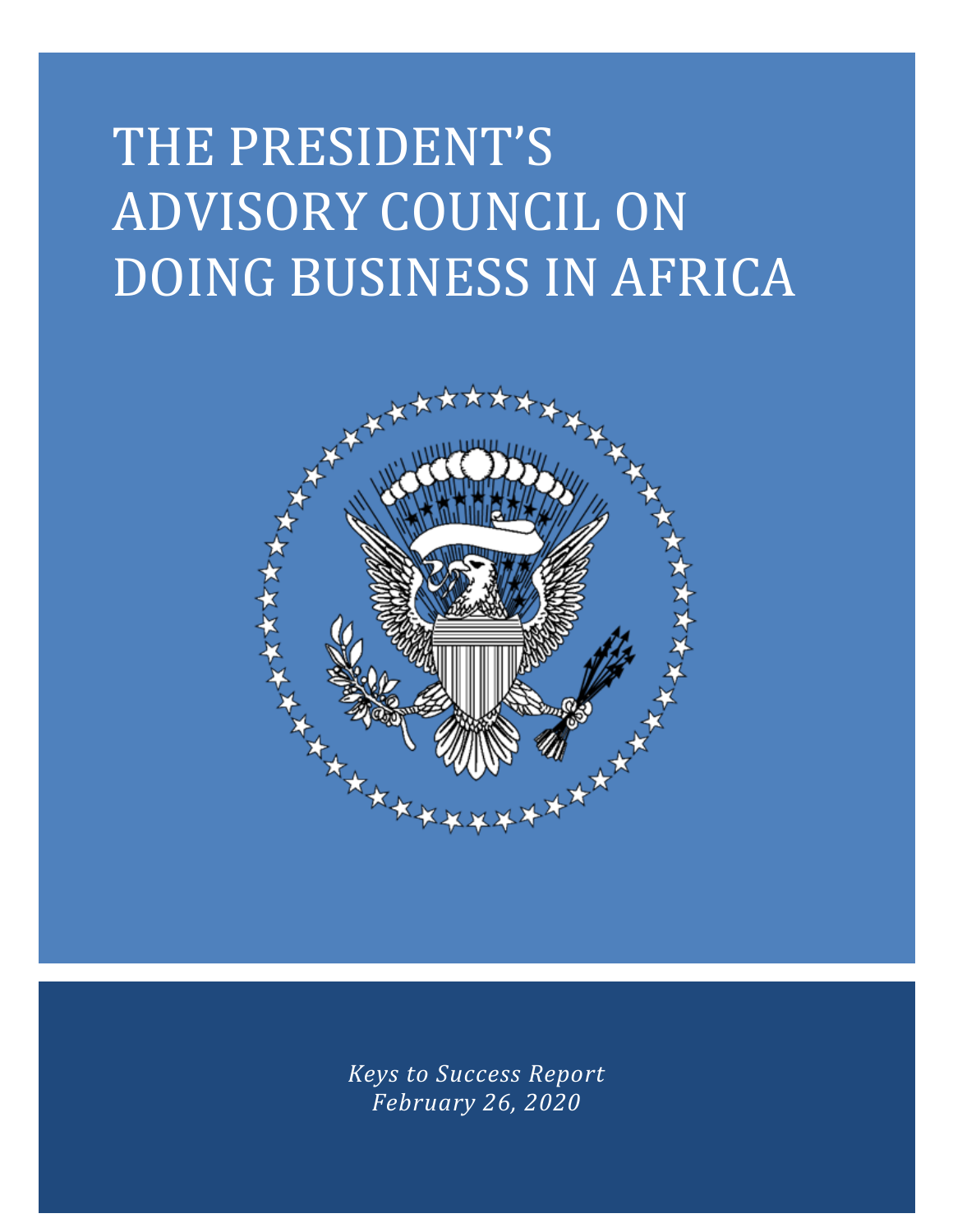## **Members of the President's Advisory Council on Doing Business in Africa (PAC-DBIA)**

**Laura Lane (Co-Chair) -** President of Global Public Affairs, UPS *(Co-Chair)* **Farid Fezoua (Co-Chair) -** President & Chief Executive Officer, GE Africa *(Co-Chair)* **Susan Silbermann (Vice Chair)** Global President for Emerging Markets, Pfizer *(Vice Chair)* **Jason Andringa -** President and Chief Executive Officer, Vermeer Corporation **Craig Arnold** - President, Dow Sub-Saharan Africa, Dow Chemical Company **Jason P.H. Brantley -** Director for Sales and Marketing, Agriculture and Turf Division, Africa and Asia, John Deere **Jake Cusack** - Founder and Managing Partner, CrossBoundary Group **Takreem El-Tohamy** - General Manager, Middle East and Africa, IBM **Damian Halloran** - Vice President, Infectious Disease, Emerging Markets, Rapid Diagnostics, Abbott **Bruce Hanson** - President and Chief Executive Officer, Credence ID **Andrew G. Inglis** - Chairman and Chief Executive, Kosmos Energy, LLC **Denise Johnson** - Resource Industries Group President, Caterpillar Inc. **Bill Killeen** - Chief Executive Officer and Chairman, Acrow Bridge **Raghu Malhotra** - President, Middle East and Africa, Mastercard **Paul Marcroft** - Chief Commercial Officer, APR Energy **Frank Mosier** - Chief Executive Officer, Rendeavour, Inc. **John Nevergole** - Chief Executive Officer, ABD Group **Andrew Patterson** - Global Manager for Strategy and Market and Business Development, Infrastructure, Bechtel Overseas Corporation **Olivier Puech** - Executive Vice President and President, Latin America and EMEA, American Tower Corporation **Fred Sisson** - Chief Executive Officer, Synnove Energy **Peter Sullivan** - Managing Director and Citi Head of the Public Sector Group for Africa **Arjan Toor** - Chief Executive Officer, International Organizations, Africa, and Global IPMI, Cigna **Andrew Torre** - Regional President for Central and Eastern Europe, Middle East and Africa, Visa Inc. **Chris Toth** - President, Oncology Systems, Varian Medical Systems **Brittany Underwood** - Founder and Executive Chairman, Akola **Rahamatu Wright** - Founder and Chief Executive Officer, Shea Yeleen

The President's Advisory Council on Doing Business in Africa advises the President, through the Secretary of Commerce, on ways to strengthen commercial engagement between the United States and Africa. Members receive no compensation for their efforts on the Council. This report was prepared by the private-sector members of the Council. The views expressed in this report do not necessarily reflect those of the Administration or individual members of the Council.

## **This report and other PAC-DBIA recommendations are available on the Internet.**

**To access the PAC-DBIA's work, please visit [www.trade.gov/pac-dbia/](http://www.trade.gov/pac-dbia/) or call the PAC-DBIA Executive Secretariat at 202-482-2091 or 202-482-5205.**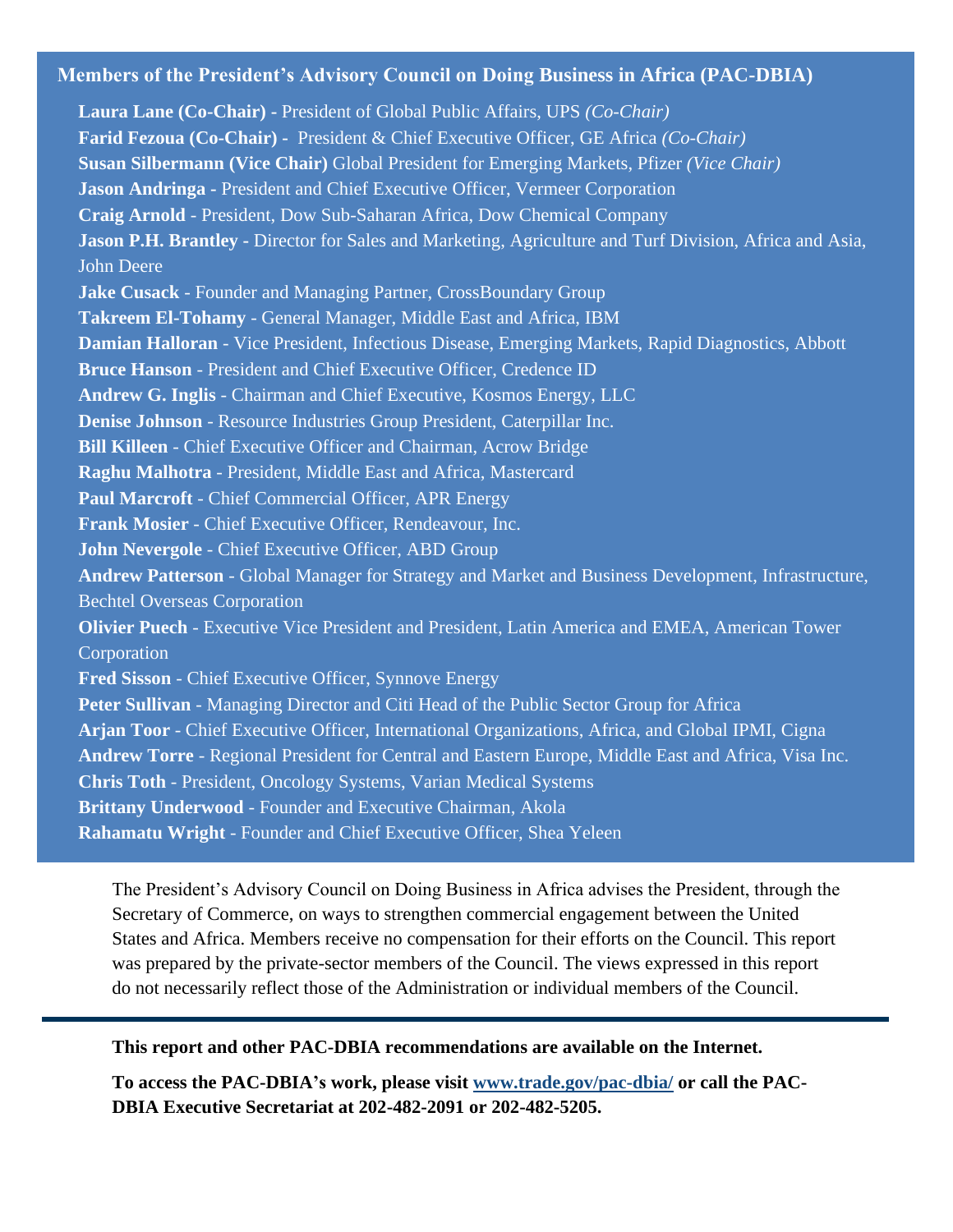Dear Mr. President,

For our first deliverable as the third iteration of the President's Advisory Council on Doing Business in Africa (PAC-DBIA), under the oversight of Secretary of Commerce Wilbur L. Ross, we present this "Keys to Success" report.

Compiled by the 26 members of the Council and based on significant combined experience in growing business operations across Africa, the report offers advice intended to encourage and better position U.S. businesses considering the commercial opportunities that Africa presents. We have organized these "Keys to Success" under the three areas identified by the last term of the PAC-DBIA: approaching, competing, and operating – which we have opted to phrase positively as "succeeding" – in African markets. We have also provided an analysis of specific keys to success applied to U.S. investments in Africa, and company-specific anecdotes that illustrate keys to success in practice.

The report presents lessons learned on topics such as how to establish business operations in a local context in Africa; what U.S. government and business community resources exist to support U.S. investors in African markets; and how investors can better align their offerings with what African governments are looking for from foreign investors and partners.

Members of the Council represent companies across a range of sizes, industries, and depth of engagement in Africa. Our hope is that this report and accompanying anecdotes will complement the progress underway towards implementing the Administration's *Prosper Africa* initiative by shedding light on areas primed for U.S. government support.

We stand ready to support the Administration in its next steps towards building stronger trade and investment relationships with African countries -- including showcasing this report and serving as ambassadors of U.S. firms that have successfully expanded business to African markets.

Sincerely,

Dauri Lare

Co-Chair Co-Chair Vice Chair

Farid Fezoua Laura Lane Susan Silbermann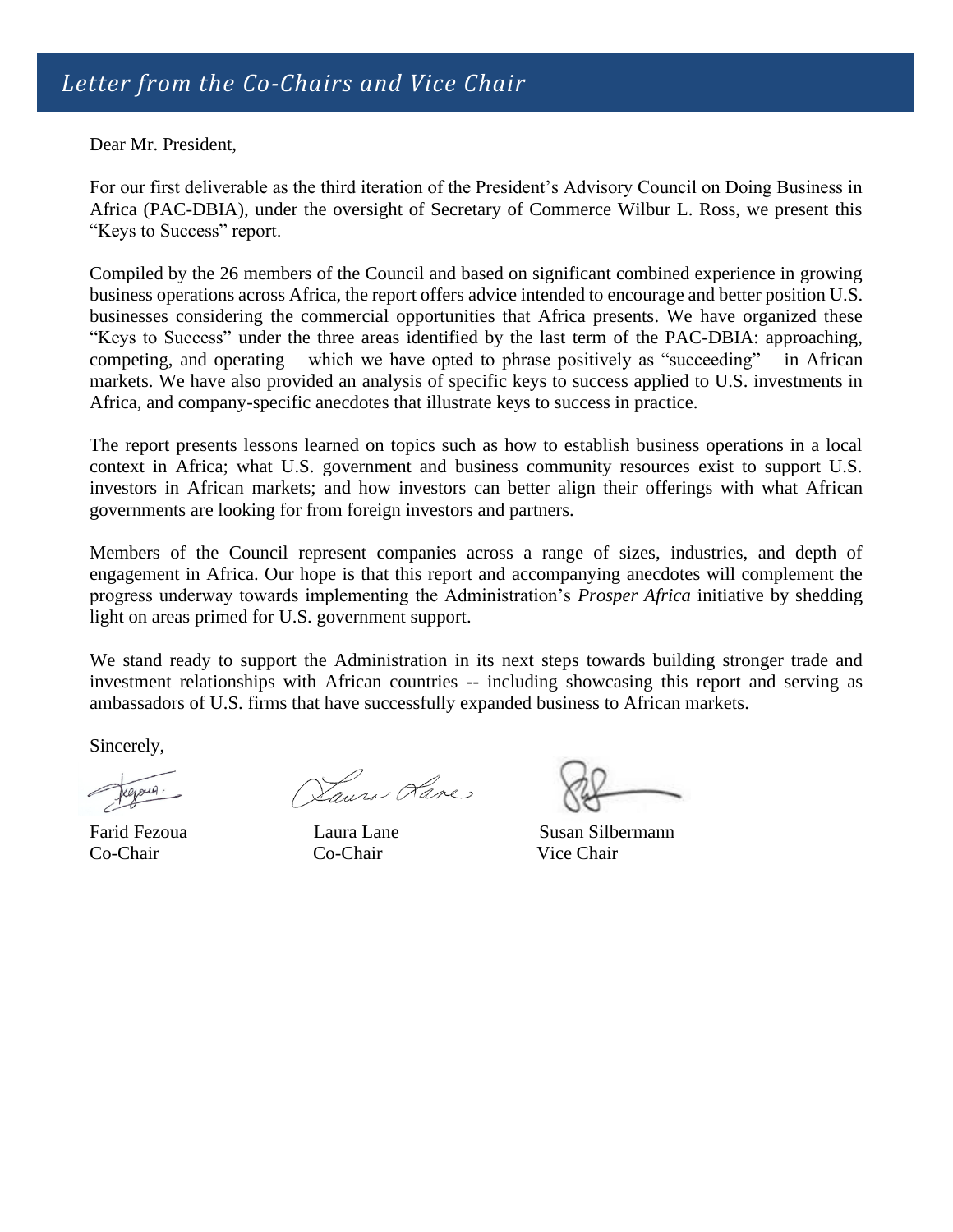## PAC-DBIA KEYS TO SUCCESS

| Introduction                          |           |  |
|---------------------------------------|-----------|--|
| <b>APPROACHING African Markets:</b>   |           |  |
| "Know Before You Go"                  | $2 - 3$   |  |
| <b>COMPETING in African Markets:</b>  |           |  |
| "Take a Long-Term Approach,           |           |  |
| Aligned with Government Priorities"   | $4 - 5$   |  |
| <b>SUCCEEDING in African Markets:</b> |           |  |
| "Leverage American Strengths"         | $6 - 7$   |  |
| <b>KEYS TO SUCCESS IN PRACTICE</b>    |           |  |
| <b>INVESTING in African Markets:</b>  |           |  |
| "Activating American Capital"         | $8 - 13$  |  |
| Anecdotes from                        |           |  |
| <b>PAC-DBIA Member Companies</b>      | $14 - 20$ |  |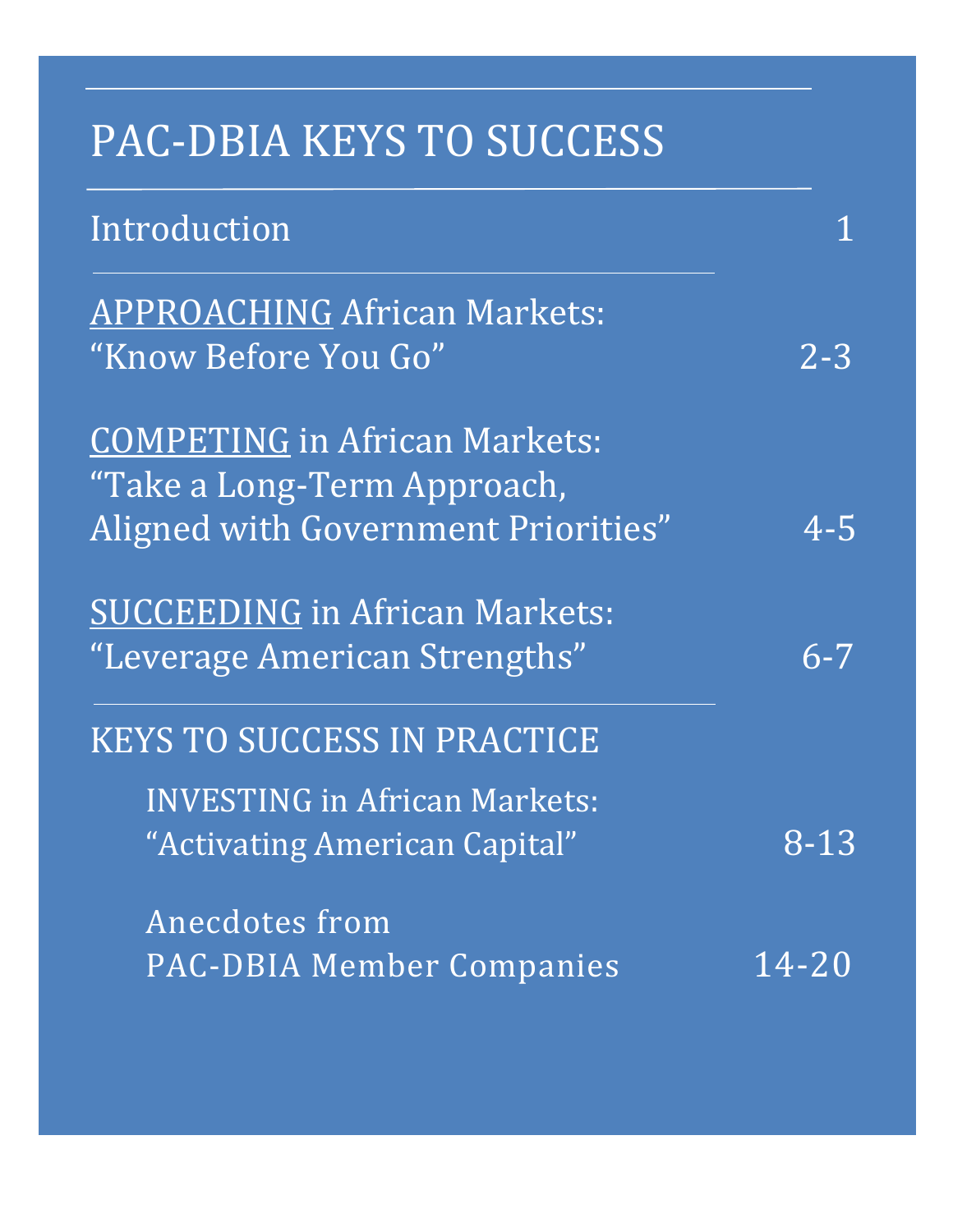Africa's 54 countries represent significant growth potential for American companies. The continent has a young and dynamic population that by 2050 will include 1 billion people under the age of 18. African countries are demonstrating demand for value-added investment and world-class technology, innovative services and goods, and for partnerships and skills training.

For American businesses, Africa is a region of opportunity. Small and medium enterprises have generated revenue streams on alternate cycles, flattening out seasonal or normal business troughs. Large enterprises have appreciated previously untapped markets.

These "Keys to Success" represent best practices and lessons learned from the small, medium, and large companies of the President's Advisory Council for Doing Business in Africa (PAC-DBIA). The purpose is to offer our experiences for consideration as American companies analyze, develop, and execute Africa-focused business plans. We want to help drive more American success in the unique and competitive markets across Africa.

U.S. companies of all sizes have found, though, that their success is often contingent on market dynamics beyond their direct control. Our experience is that a stable business environment is a key determinant of success when doing business in country. Contributing factors are the rule of law, as exemplified by fairness and transparency in the public procurement process, with sanctity of contract governing performance by both sides, and timely payment made upon goods and services rendered. The U.S. Government, including the local U.S. Embassy, is a great partner to American companies in addressing these market dynamics, encouraging the development of a more welcoming business environment, and, when necessary, helping navigate disputes.

Many of the success factors are found in this report – categorized under *approaching*, *competing*, and *succeeding* themes. PAC-DBIA companies share best practices for managing those things within a firm's control while also touching upon the need to understand, leverage, and/or influence those less-controllable dynamics, with the *succeeding* section in particular sharing how successful businesses have taken advantage of U.S. Government resources and programs.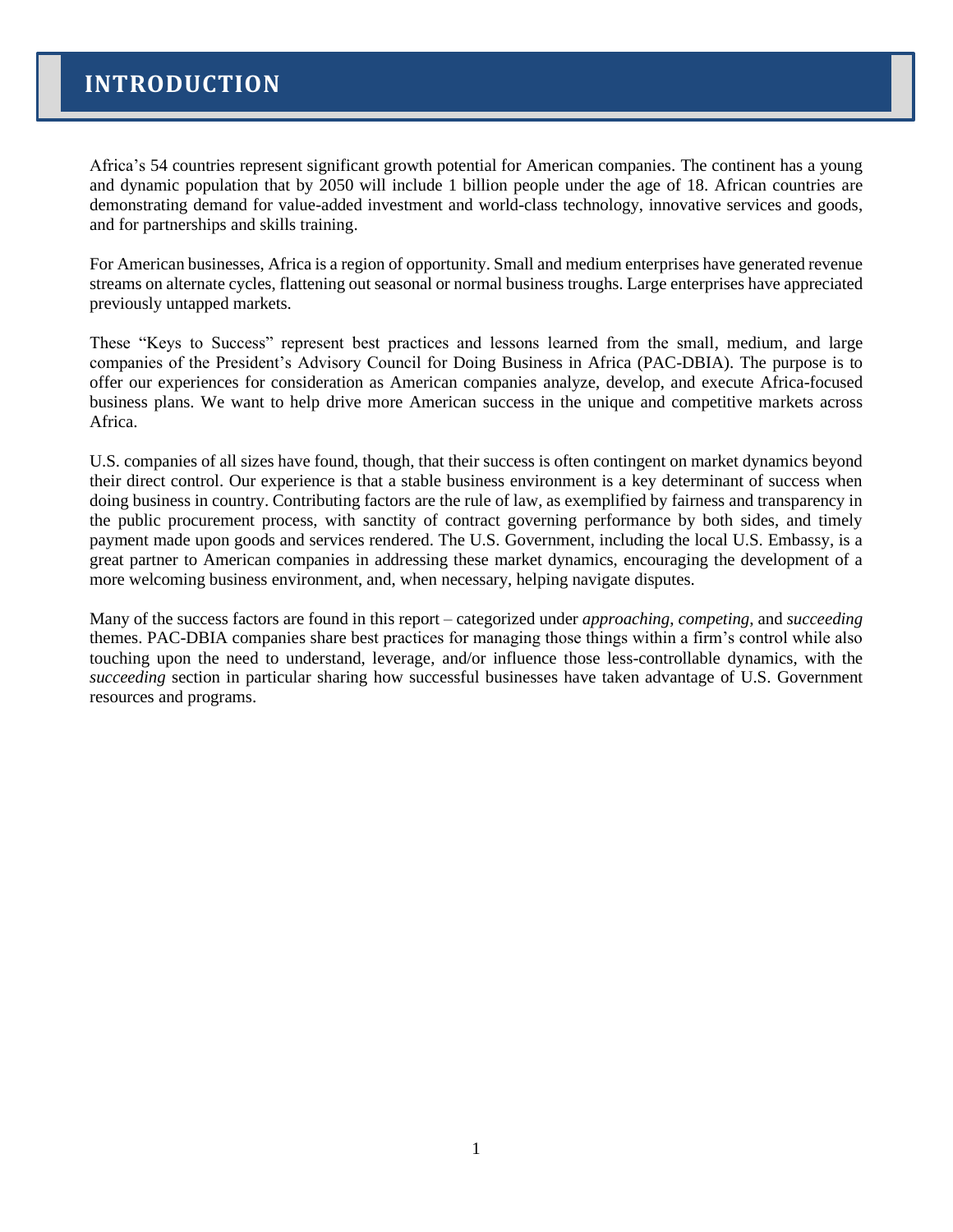As with any business planning process, market entry consideration starts with an assessment, including: 1) market or opportunity sizing, 2) evaluating country "readiness" criteria, and 3) consideration of potential barriers to doing business.

For Africa, successful U.S. businesses have taken advantage of a wide range of existing resources that have helped them determine opportunities and economic value, including:

- Market studies: sector and country market studies are available through the U.S. Department of Commerce, individual country investment promotion agencies, and a wide range of business advisory consultants who can develop targeted reviews.
- Country Readiness studies: there are significant public resources that can identify critical areas such as rule of law, intellectual property protection, and procurement process transparency. Examples include the World Bank's Ease of Doing Business ranking and indicators and Millennium Challenge Corporation country scorecards.

For many companies, the best information and intelligence on accessing a market comes from companies, customers, like-minded entrepreneurs and others already in the market. Engaging with local companies (both foreign and domestic companies) can provide unique information on the current state of the market, but also the future potential for growth. Successful U.S. companies have benefitted by accessing and engaging a wide range of entities to determine how things work in potential new markets, including:

- Trade associations: bilateral business councils (often based in a company's home country), the in-country American Chamber of Commerce, local Chambers of Commerce, or sector-specific trade associations can provide vast information on the current state of doing business in a country. Many of these organizations have position papers that highlight market opportunities and policy challenges.
- Company contacts: for many companies, there are existing relationships with partners, customers, and others who may already have a presence or experience in Africa. These existing contacts can be useful sources for their lessons learned and best practices.
- U.S. Government staff: the in-country embassies' commercial and economic teams are significant sources of information, not only market intelligence but also substantial knowledge of local market practices and key players. Similarly, the country desks at the Departments of Commerce, State, and the Office of the U.S. Trade Representative can provide useful insights, particularly on a country's development program and long-term national growth agenda, which can represent significant opportunities.

These engagements have helped American companies establish solid networks of resources to support long-term market engagement plans and develop targeted market strategies for their key countries and customers in Africa.

➢ **Know your customer, know your capabilities**. Successful U.S. companies have found that a targeted approach is especially important to address the significant diversity across Africa's 54 economies. A one-sizefits-all approach may not work. Understanding the unique needs of potential and existing customers and determining whether and how services and products meet those needs can save time and resources later. Carefully assess if your company's business model, personnel, distribution, and support capabilities fit, or can be adapted to, the needs of the customer and the peculiarities of the market.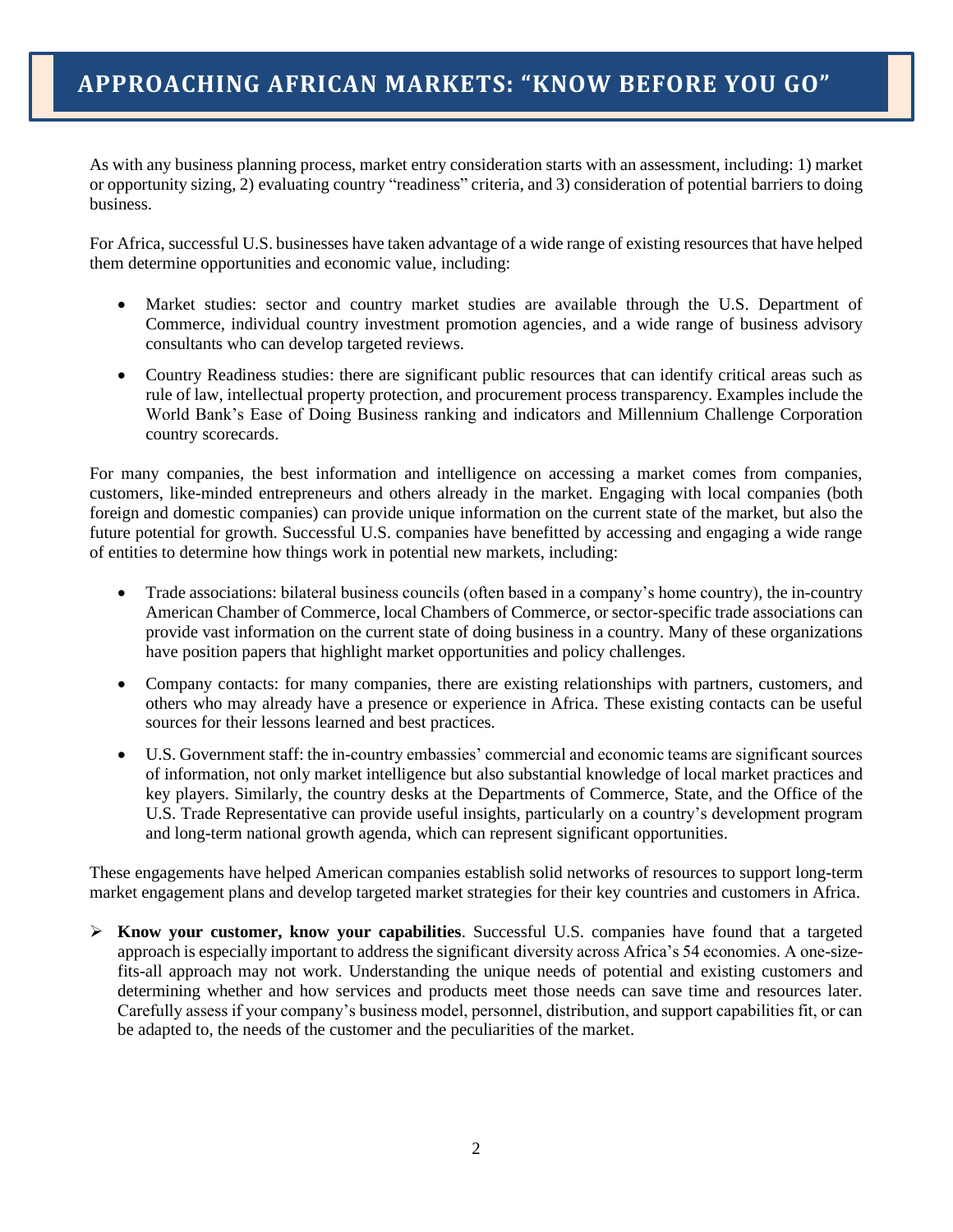Foreign companies sometimes have a product or service that has value at home and assume it will have the same value in Africa. Understanding how the local customer will likely perceive your product, whether by talking to people on the ground or those with experience in that market, can increase chances of success.

➢ **Engage in the local market.** Successful U.S. companies have used a wide range of options to increase visibility and presence, or to appreciate local customers, practices, and business dynamics. Different industries have used various approaches for local engagement strategies, including having local distributors, creating an online brand presence, establishing a local office, joining local business organizations, or leveraging other partnerships and relationships. Regardless of one's channel to the local market, it should ensure a path that delivers direct market knowledge, an approach attuned to the culture, and an effective means of demonstrating presence.

Some successful U.S. companies have found that to better appreciate and serve a local economy, they must go beyond the capital city<sup>1</sup> or other mega-urban areas to the rural communities. Just as in the United States, the American market is more than Washington, DC. Going beyond the capital has helped distinguish some American investors from others as the more strategic in-country partner. It can also help provide a better understanding of the resource needs, language, culture, and partners.

➢ **Conduct Due Diligence.** One key issue often raised is the need to be aware of the potential for corruption in Africa, as in many emerging markets. Corruption can be pervasive, but in most Africa nations, it is a priority issue and many governments are actively and aggressively addressing it, often with the capacity-building support of the U.S. Government. American companies and the [Foreign Corrupt Practices Act \(FCPA\)](https://www.justice.gov/criminal-fraud/foreign-corrupt-practices-act) are key differentiators and an asset in promoting anti-corruption practices and supporting those countries fighting corruption.

<sup>1</sup> Check the U.S. State Department website or contact the local U.S. Embassy for any potential security concerns before venturing outside the capital or urban areas.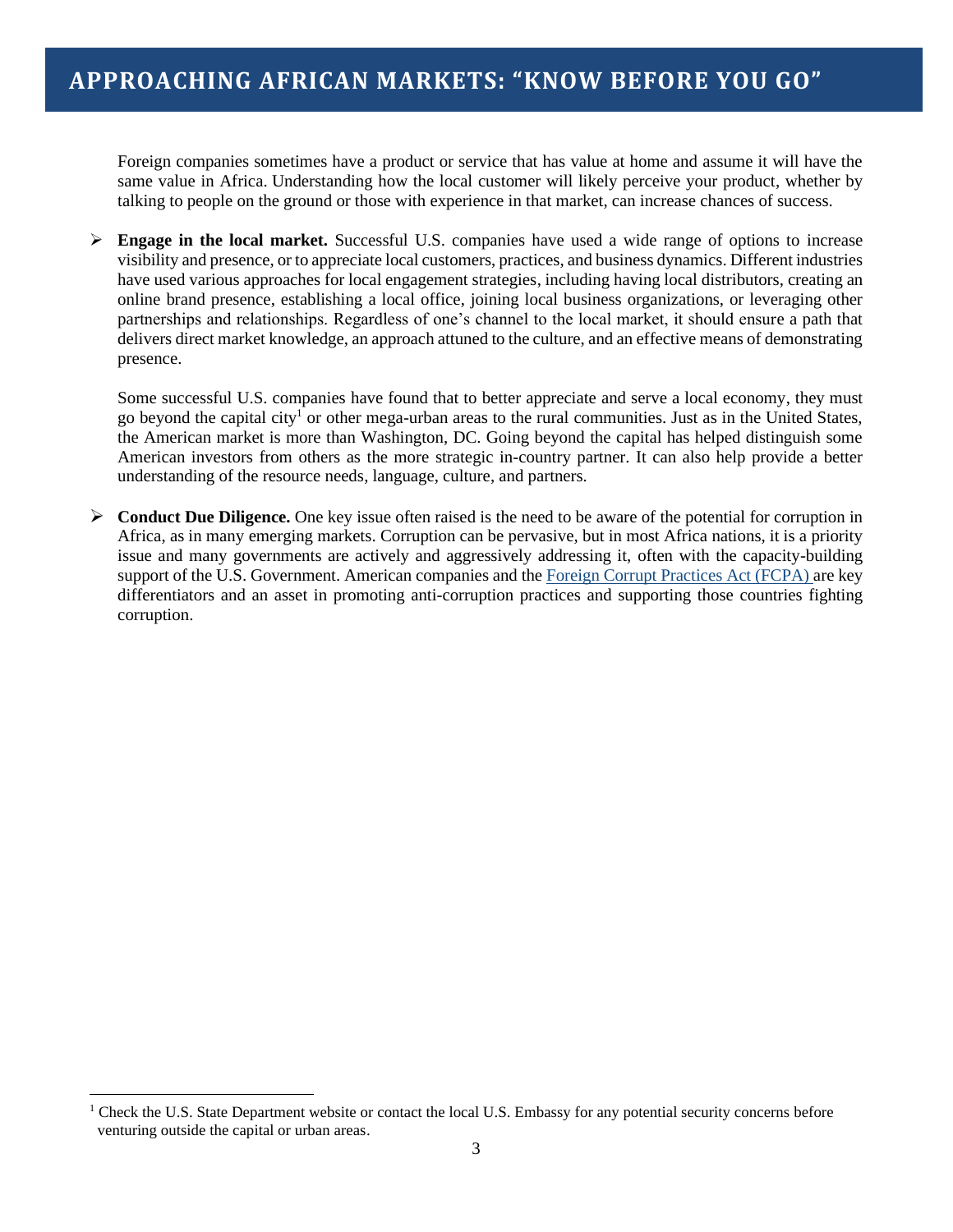Once a company has made the decision to engage in any of the markets in Africa, there are a number of key considerations to compete successfully:

➢ **Adopt a long-term view**. While many of the world's fastest-growing economies are found on the continent of Africa, companies need to take a long-term approach given the market dynamics of emerging economies. Businesses have been successful when they anticipate the significant investment of time and resources necessary to achieve their business goals. Being committed to the long-term, and managing and sharing that view internally and externally, has helped position companies for better success. Typically, government leaders in Africa appreciate this long-term approach.

As in many parts of the world, doing business in Africa can take time and patience. Projects may require long preparation times, long distance travel, and projects and deals may face delays or unexpected hurdles, such as sudden changes to customs regulations or required import documentation. Persistence and effective followup are key to the success of a deal or project. This is particularly true when working with governments. While timelines can stretch, day-to-day engagement can help to keep things moving.

➢ **Align with host government objectives and demand**. As with many emerging markets, many governments in Africa play a leading role in setting their national economic development plans, particularly through vision papers, national agendas, and economic growth strategies. These can include everything from strategic industry development, workforce issues, infrastructure programs, financial inclusion, and digital economy strategies. Engaging early to ensure strong relationships with government, not only at leadership but also at working (emerging leader) level, is a key opportunity.

American companies have an advantage in becoming a strategic and trusted partner that can support longterm goals, not just as a project partner but in bringing critical new value-add technologies, processes, and services to a market. Aligning with key government programs can demonstrate ongoing commitment to the long-term, showcase the unique value-add offerings by a company, and create strong public support for being part of solving challenges and meeting metrics (such as the U.N. Sustainable Development Goals), while promoting business engagement that benefits the national economy, local communities, and government initiatives.

One of many ways to show alignment is to invest in national priorities. Investments can take many forms, including direct investment in infrastructure, financial support to existing programs, in-kind donations, and establishing new collaborations (e.g., a research lab at a university). Critical among these is the alignment with and appreciation of local needs.

➢ **Invest in local talent and skills development**. With the youngest population in the world, Africa has local talent that successful U.S. companies have leveraged to great mutual benefit. That population offers innovation, agility, unique insight into local needs, and understanding of challenges across and within markets. The African workforce has helped American companies bring their cutting-edge solutions to a more diverse consumer base. Companies have found that their investments in this area have helped to demonstrate their long-term commitment to the country and positioned the company as a well-respected member of the local business community.

Passionate, well-educated, and locally knowledgeable African diaspora across the world are also open to opportunities to return to their country of origin as contributors to economic growth and development.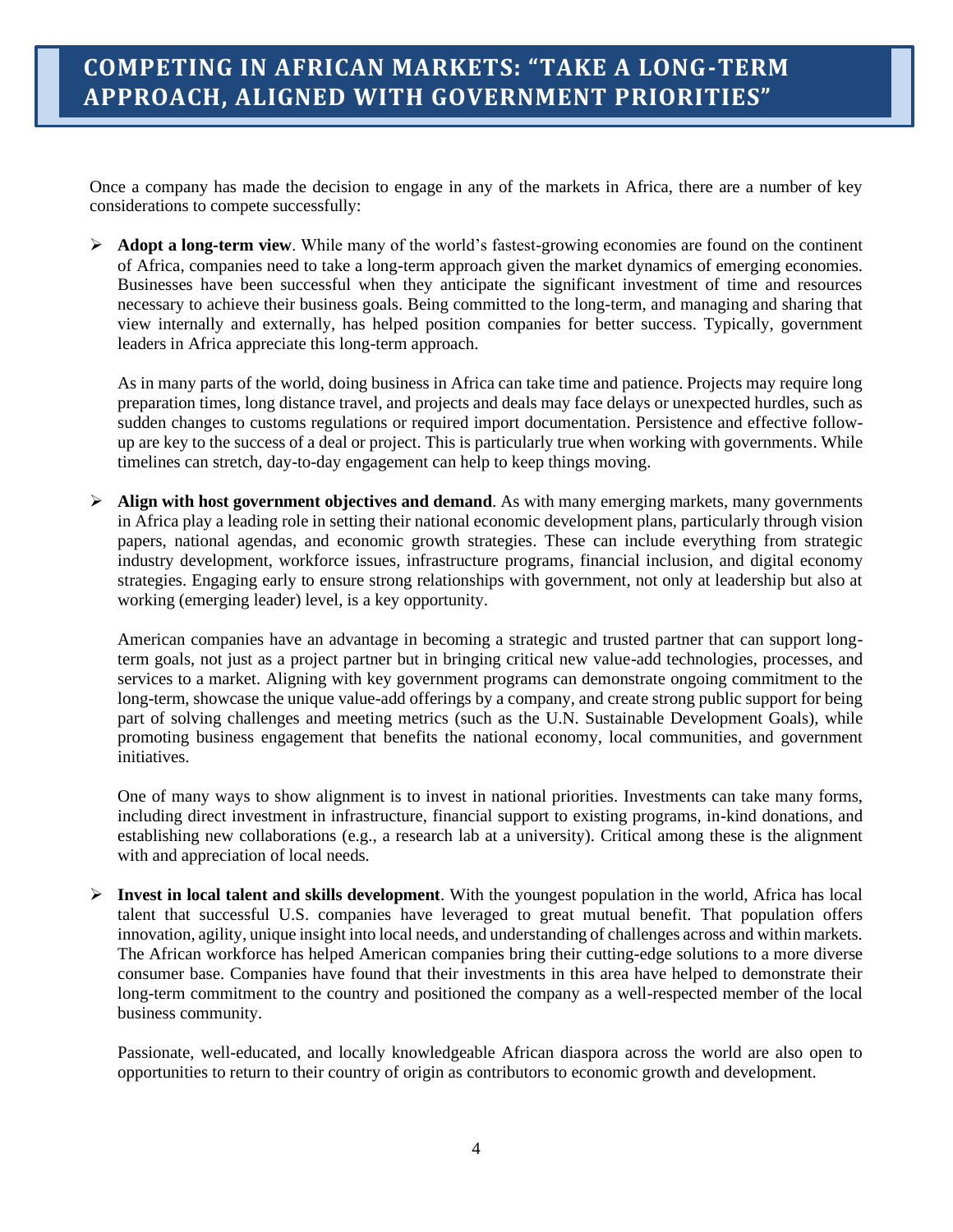## **COMPETING IN AFRICAN MARKETS: "TAKE A LONG-TERM APPROACH, ALIGNED WITH GOVERNMENT PRIORITIES"**

➢ **Invest in the broader community.** American companies also often have excellent reputations for and skills at investing in broader community development. These efforts build a more capable workforce that U.S. companies may cultivate and contribute to long-term sustainable economic development and build goodwill and trust with local partners and stakeholders. For example, investments in soft-skills, empowerment, and leadership development for women will build improved, sustainable futures for these women and their children. Trainings can help them understand their strengths, analyze their options, plan effectively and participate more equally in decision making. Research consistently shows that when more income is put into the hands of women, this improves child nutrition, health, and education. If a woman has access to a job opportunity and training on how to use her income to address the needs of her family, whole communities can rise of poverty.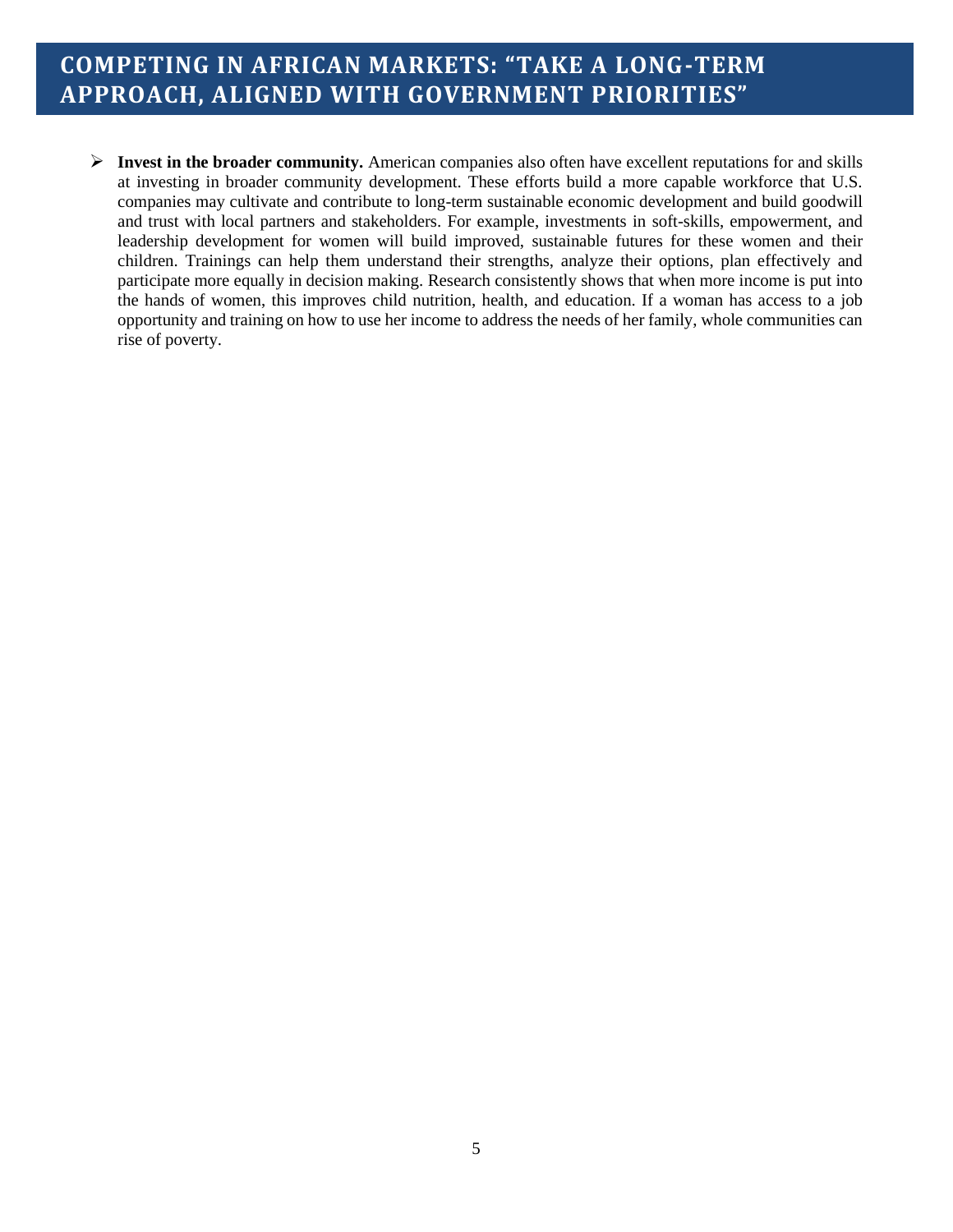Competitors from other nations and their governments are actively engaging in the African marketplace. With the due diligence steps outlined above, U.S. companies have successfully competed and won, especially when leveraging the unique capacity offered by their American origins. This includes:

➢ **Sell innovation.** The high level of entrepreneurship coupled with opportunities to invest in the latest technology solutions make Africa an ideal market for selling technological innovation. As connectivity is rapidly improving, business and government leaders are eager to use technology to transform their industries and support economic growth. Across Africa, U.S. companies are leading to address this need through: collaborating on innovative mobile and digital financial services; providing cutting edge cybersecurity protections to oil and gas industries; improving customer service via artificial intelligence chatbots; modernizing tax collection via blockchain; streamlining government service provisioning via cloud computing; and bringing quantum computing to universities across Africa.

For example, we see the use of innovative technology solutions as critical to promoting inclusive growth and financial inclusion. Only 42 percent of Africans have a formal bank account, and the limited access to financial systems makes it much harder for them to buy products or services they need or start their own businesses. This presents an opportunity for collaboration between U.S. and local companies in offering comprehensive solutions that can help drive access and usage.

Decades of experience show that when U.S. companies sell high quality, responsible, and innovative technologies, they can find a ready market – and ready partners – and succeed in Africa. Selling American technological innovation coupled with American values of responsible technologies, has helped large and small American companies to successfully enter and win in African markets.

A critical advantage for American companies is the ability to leverage the strengths of our nation, including the resources and commitment of the U.S. Government. Our national values and commitments to supporting governments and people worldwide to achieve their visions sets U.S. companies apart. Showcasing how the work of your company (as discussed in the last section), the U.S. Government,<sup>2</sup> and U.S. industry broadly, aligns with key objectives of African governments can be an important distinguishing factor. Highlighting areas of mutual interest and concern can position companies well with government, industry, and the customers they wish to serve. Ultimately, it can help grow business and contribute to successfully operating in Africa.

- ➢ **Leverage U.S. Government programs and policies.** Develop strong relationships with U.S. officials, both those stationed in the U.S. Embassies in foreign markets and those based in the Washington, DC. Leverage their expertise along with the U.S. policies and programs that aim to establish, grow, and protect the American business presence in Africa. The U.S. Ambassador in each African country has broad authorities as the Chief of Mission to advance U.S. commercial interests and opportunities. The U.S. Government campaigns for free and fair business environments worldwide through a variety of trade frameworks, commercial dialogues, and other fora, with several agencies actively involved. These efforts often include the following issues, which have been discussed in previous PAC-DBIA reports:
	- Promoting greater market access, protecting the free flow of data, and combating protectionism
	- Advocating government procurement policies based on life-cycle value and improved outcomes
	- Highlighting the long-term contributions U.S. companies generally offer for sustainable development

<sup>&</sup>lt;sup>2</sup> The U.S. Government is the world's largest donor of foreign aid, providing over 9 billion dollars a year in official development assistance to support Africa, according to the Organization for Economic Cooperation and Development.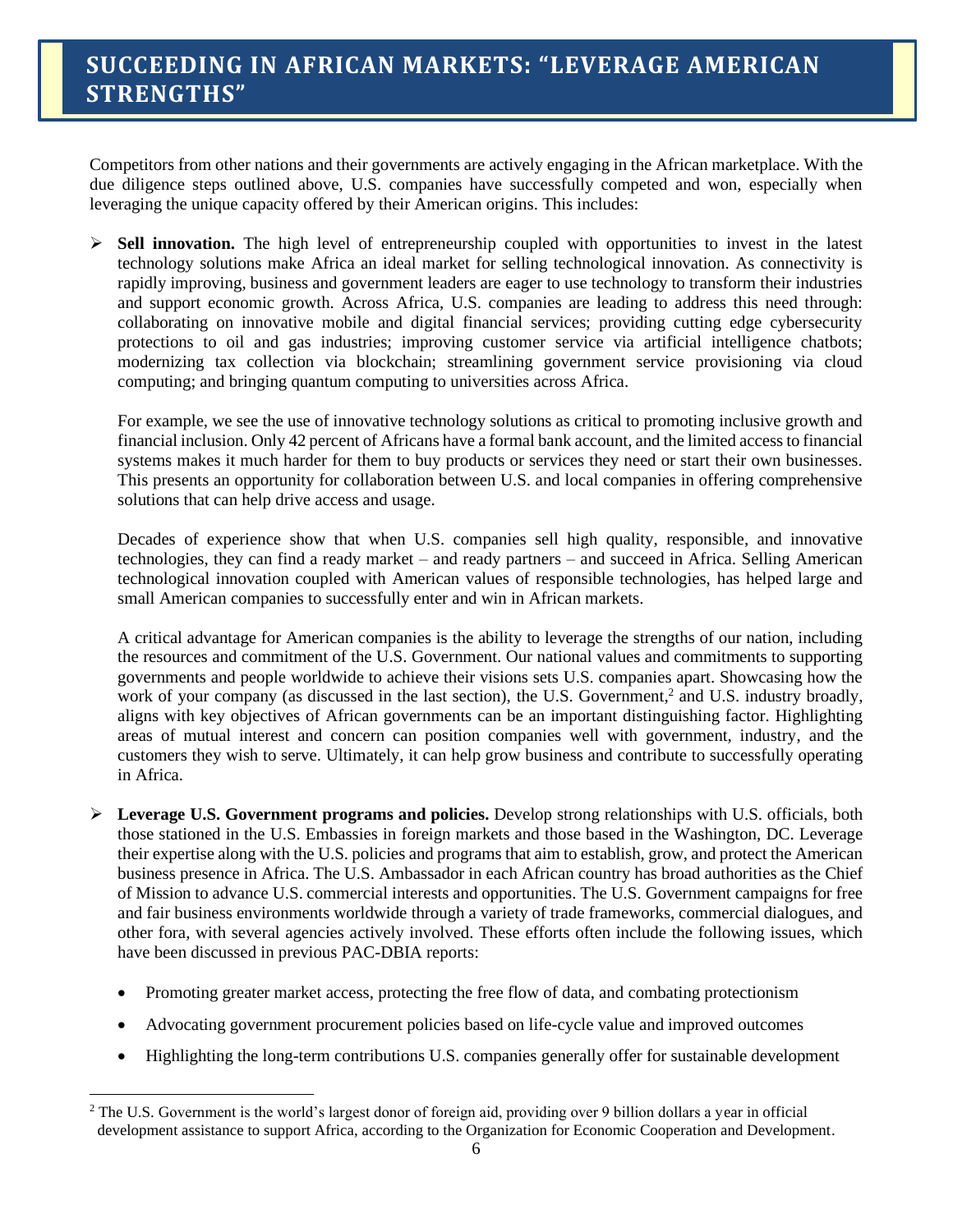## **SUCCEEDING IN AFRICAN MARKETS: "LEVERAGE AMERICAN STRENGTHS"**

Successful U.S. companies have benefited from formal advocacy provided by the U.S. government. The advocacy program at the Department of Commerce supports U.S. companies competing for African government tenders or submitting proposals in response to a foreign government request. Country desks and foreign service officers at the Departments of Commerce and State also support companies pursuing commercial deals or facing commercial disputes and barriers.

Under *Prosper Africa* -- the administration's new initiative on Africa to substantially increase two-way trade and investment between the United States and Africa -- the U.S. Government is working to make it easier for U.S. companies to access and navigate the 60-plus trade and investment tools of the government to support their expansion and investment in Africa. As part of this initiative, Embassies across Africa have established "deal teams" to take a whole-of-government approach to leverage all the available resources and experience of numerous U.S. Government entities to identify commercial opportunities, facilitate successful U.S. business transactions, bring more U.S. companies to the continent, and boost bilateral trade and investment. These Africabased deal teams are complemented by coordinated interagency support from the Washington, DC headquarters of all available trade and investment promoting agencies. Some of the key existing U.S. Government programs and resources already directed to this end include:

- Department of Commerce export promotion and trade barrier support services through U.S. Export Assistance Centers across the United States, Embassy-based Foreign Commercial Service teams, and DCbased industry and country experts, and formal U.S. Government Advocacy on behalf of U.S. companies pursuing public sector contracts.
- Project preparation support from the U.S. Trade and Development Agency, including feasibility studies and pilot projects.
- Financing support and other political and risk mitigation facilities supported by the U.S. Export-Import Bank, the U.S. International Development Finance Corporation (now with a \$60 billion lending cap), and the Small Business Administration
- Development goals advanced by the U.S. Agency for International Development and Millennium Challenge Corporation

The *Prosper Africa Toolkit* document, which can be downloaded at trade.gov/prosperafrica, discusses these and many other programs in detail. *Prosper Africa* endorses a "no wrong door" policy for companies approaching the U.S. Government for support, and U.S. companies are encouraged to contact any agency that may have a capability to support their endeavors.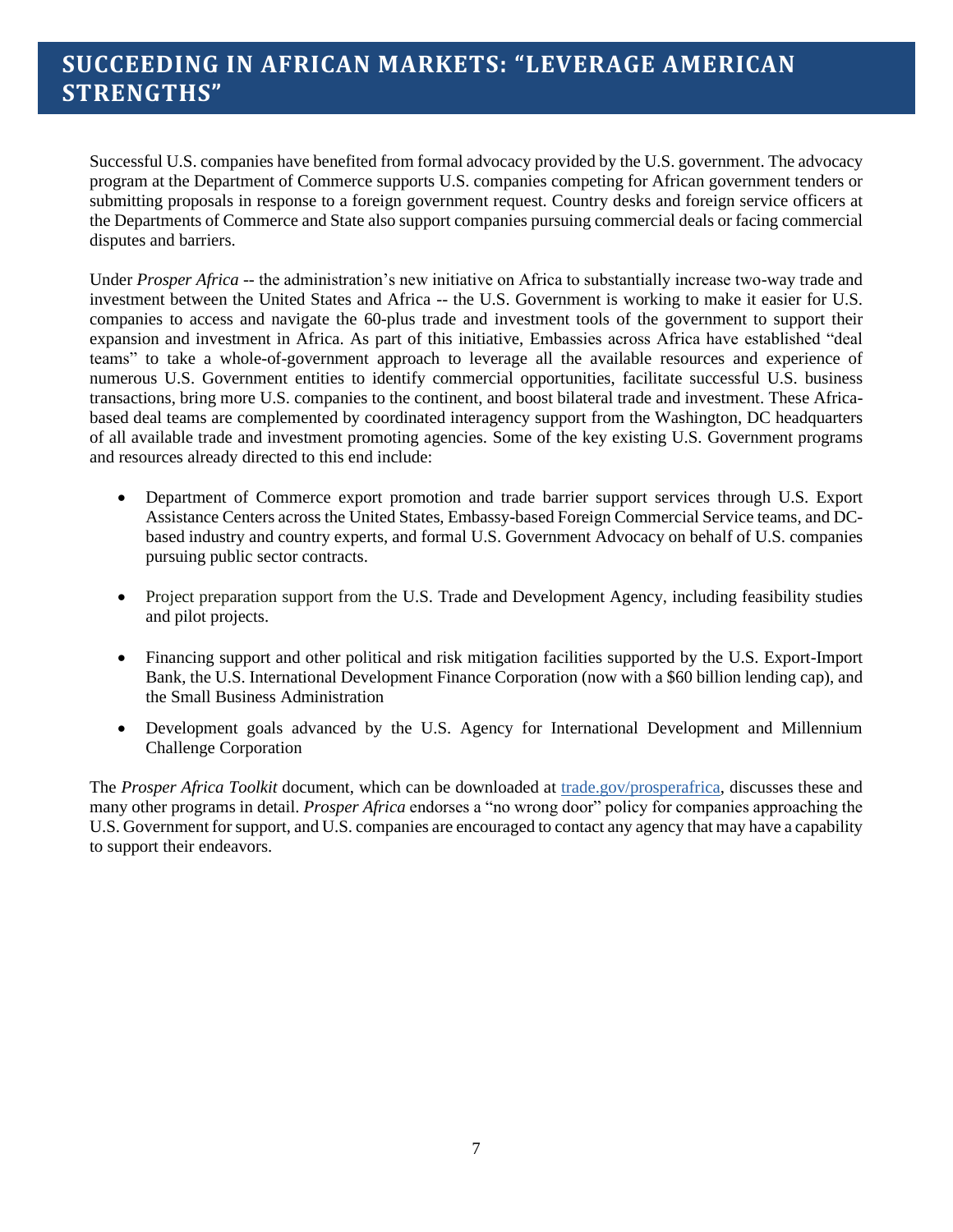The keys to success discussed in this section are drawn from PAC-DBIA member experience working in Africa with private equity firms, impact investors, and development finance institutions.

➢ **Sectors can be selected based on observed patterns of success in comparable environments, nuanced by unique local context.**

In difficult markets, U.S. investors can look to **invest in companies serving the local demand and requiring high level of capital**. Often such sectors provide an import substitution arbitrage — facing high relative costs of transport (high volume/low weight) or services that inherently need to be provided locally:

- Foreign investors have successfully invested in food and beverage companies such as bottling companies or biscuit companies, as well as business hotels and transport companies (car and truck leasing). **In the aftermath of conflict, sectors relevant for reconstruction, such as construction and associated locally produced** materials, can see good returns.
- **Countries with extractive sectors attracting foreign investors can provide sets of products and services along the supply chain**. For instance, in the Democratic Republic of the Congo and Mali, the mining industry brings a set of local companies to supply the needs of the sector (food, transport and housing). Other adjacent opportunities to existing businesses could include producing packaging or printing materials for locally produced goods, ranging from bags for cement to labels for foodstuffs.

#### **Typical investments by funds in fragile and frontier markets**

|                    | <b>Companies with revenues in</b><br>hard currency                                                                                                                                                        | <b>Companies with insulation from</b><br>international competition (basic<br>goods & essential services)                                                                                                                    | <b>Companies with restricted</b><br>domestic competition<br>(monopoly/oligopoly/first<br>mover)                                                                                                                                                        | <b>Opportunistic comparative</b><br>advantage companies                                                                                                                                       |
|--------------------|-----------------------------------------------------------------------------------------------------------------------------------------------------------------------------------------------------------|-----------------------------------------------------------------------------------------------------------------------------------------------------------------------------------------------------------------------------|--------------------------------------------------------------------------------------------------------------------------------------------------------------------------------------------------------------------------------------------------------|-----------------------------------------------------------------------------------------------------------------------------------------------------------------------------------------------|
| <b>Description</b> | Focus on exports or<br>providing goods / services<br>to international customers in-<br>country. Illustrative sectors<br>include tourism, export oriented<br>agriculture, and mining/oilfield<br>services. | Produce essential non-tradeable<br>goods or produce goods with<br>high transportation costs.<br>Illustrative sectors include<br>logistics, construction, FMCG<br>retail, business services,<br>hospitality, and healthcare. | Provide services that have a<br>restricted license to operate or<br>provide infrastructure that has<br>high capital costs/barriers to<br>entry. Illustrative sectors include<br>telecoms, toll roads, energy, and<br>any other sole licensee business. | Leverage a comparative<br>advantage of the country to build<br>an enterprise with unique<br>advantages. Illustrative sectors<br>include extractives or unusual<br>crops native to the region. |
| ustrative Examples | Housing and warehouse<br>companies for multinationals<br>Tourism or business hotels<br>Vehicle rental or equipment<br>leasing companies                                                                   | Healthcare clinics and hospitals<br>Soft drink companies and<br>breweries<br>Agro processing<br><b>Construction materials</b>                                                                                               | Telecom or ICT providers<br>Airport cargo handling company<br>Project finance for a power or<br>infrastructure project with a<br>bankable off-take agreement                                                                                           | Tree crops (like cashews) in<br>Mozambique that have<br>comparative advantages for<br>export markets<br>A teak company exporting from<br>South Sudan<br>A lychee exporter in Madagascar       |

**Vertical integration can potentially enhance any investment by reducing risk along uncertain supply/value chain**

8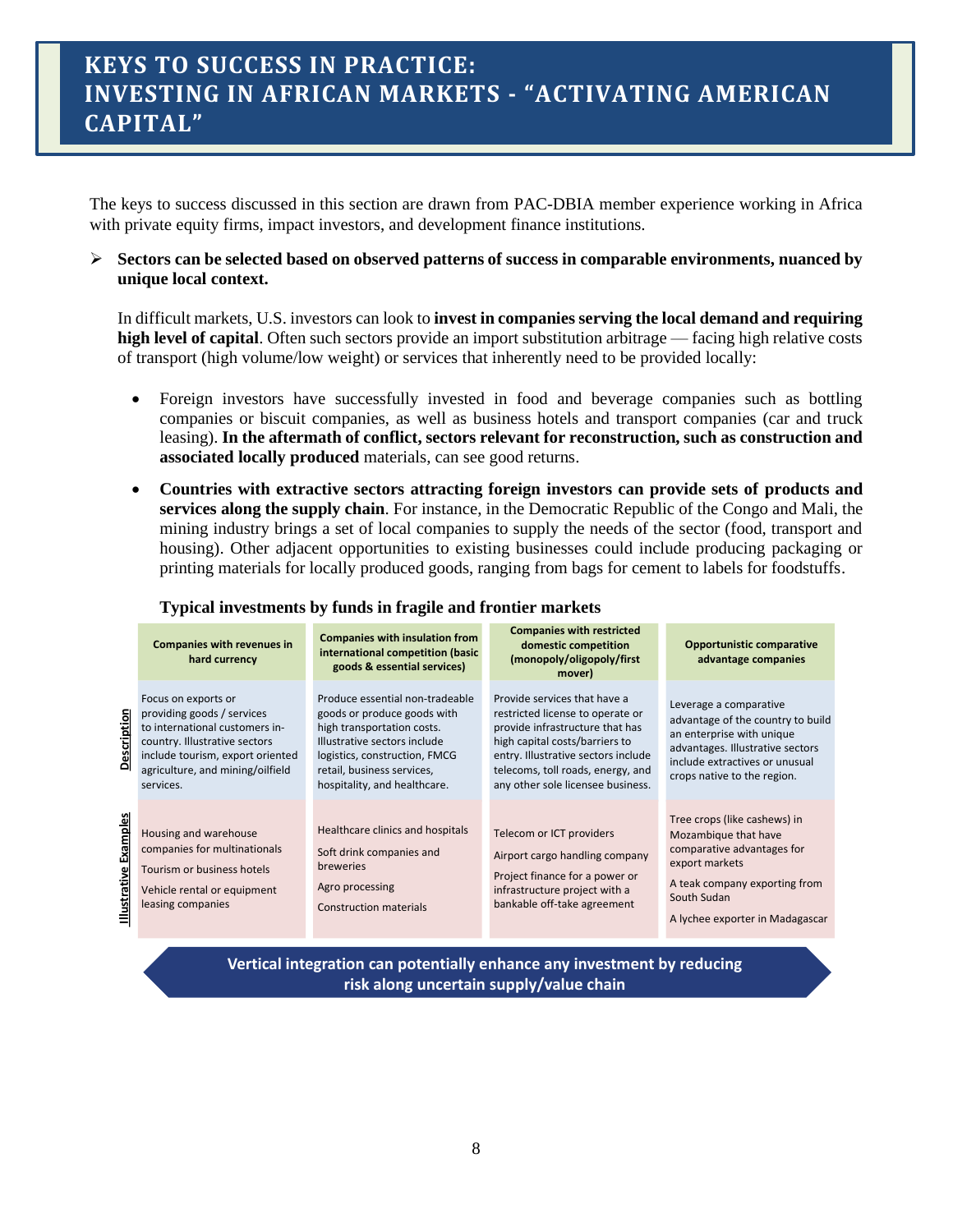Additionally, several funds concentrate their origination process on export-led businesses and sectors, though typically outside of extractives. Those General Partners are using the country's comparative advantage, either regionally or globally, to increase the probability of good returns. Investments in these sectors lower the currency risk and may take advantage of the low cost of labor often found in frontier environments.

- **Differentiated weather conditions and seasonality can result in niche export opportunities**. In Madagascar, the lychee industry (two weeks of harvest per year) can provide a living to farmers for a year.
- **Shared language can also support investment in tradable services**. Call centers, computer programing, and other back office services may represent unique opportunities to take advantage of relative low cost of labor.
- **Tech-enabled businesses provide a critical component for cost reduction and scale.** These businesses in particular have received significant investor attention in Africa – in part due to the success with mobile money and other platforms on the continent – but are not a substitution for testing sound business fundamentals and local demand. Costs incurred from weak business fundamentals (e.g., poor demand drivers, supply chain inefficiencies) will override the savings from any new technology adoption.
- **Small and medium enterprises (SMEs) in particular tend to face underinvestment, perhaps due to challenges in identifying potential opportunities without local presence**. While investments in Africa often occur when there is hard currency access, insulation from competition, or natural resource access, there may be ancillary sectors to discover that are under-served in part of because of the higher risk and investment.
- ➢ **Due diligence requires both relationship-building and creativity.**

Lack of data and information asymmetry in African markets can make the due diligence process both costly and fraught with opportunities for deal brokers. Specific mitigation strategies at all stages of the investment process can also improve the risk/return profile.

#### **Preliminary due diligence visits: Initial due diligence by U.S. investors should focus on getting to know the local market players and identifying credible partners / intermediaries.**

- **Do not necessarily meet with government ministers on your first trip** to the country, but **do meet**  with the best local law firms to gather war stories of how things go wrong. Meeting government officials too early in the exploration process could create a sense of indebtedness towards them for anything the company eventually does in the country.
- Meet with other U.S./international companies in the country; they will provide an invaluable understanding of the potential challenges and 'unknown unknowns in a target market'.
- **Undertake due diligence on your potential local partners early** on through meetings with credible legal advisers and/or U.S. companies on the ground. The media and other investors often misrepresent seemingly reputable local partners.
- Maintain ongoing and transaction related strategic engagement with local country government officials and other stakeholders (e.g., regulators, unions). **Demonstrating how the transaction aligns with national imperatives and alleviates concerns around job losses, local skills development etc., is crucial** and should not be left to the local investment target company.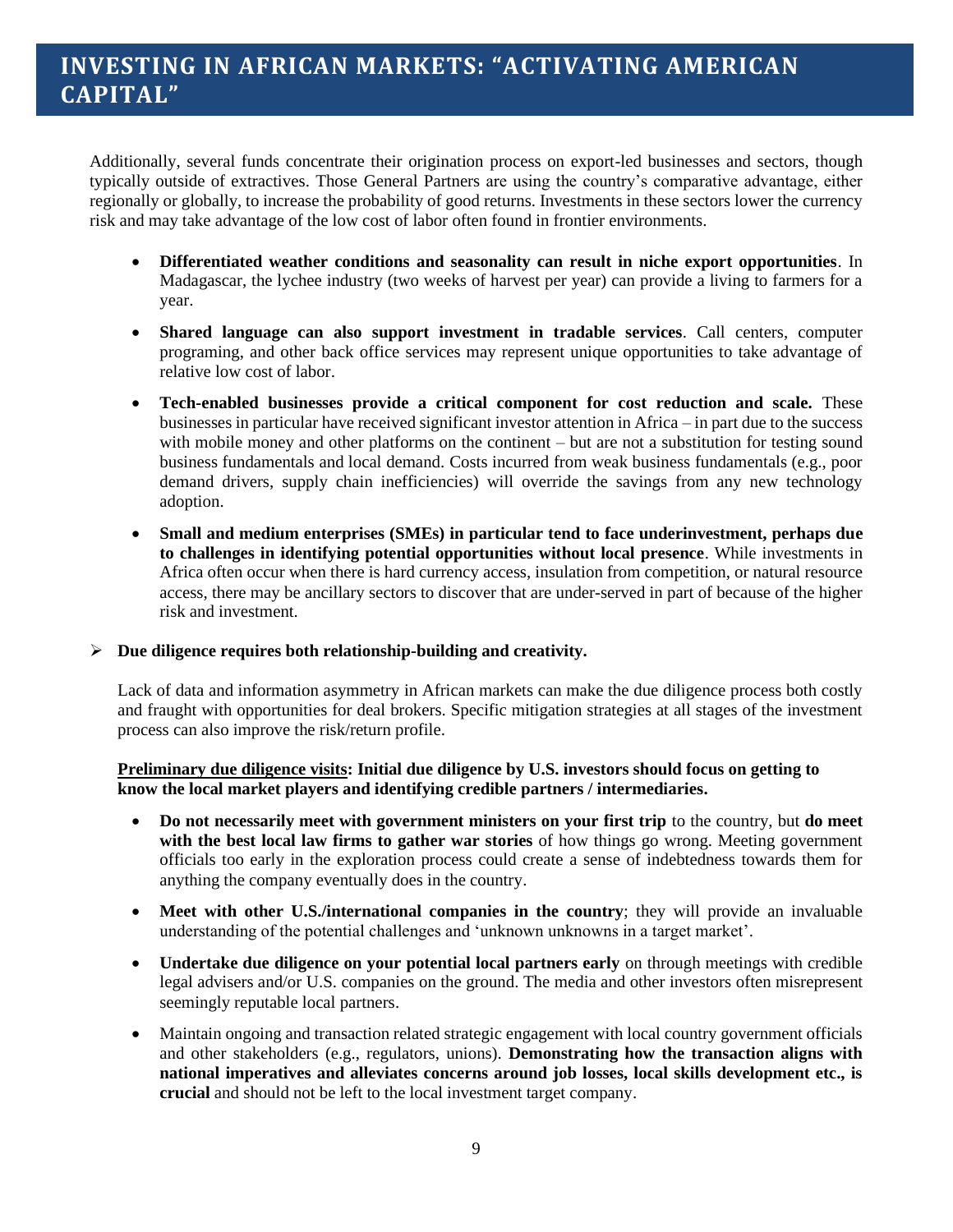- Where possible, **investors should consider how flexible they can be with their investment thresholds.** For example, to invest in a shea butter manufacturing factory, the International Finance Corporation had to make an exception to their typical investment size, justified by the social impact of the project. **In these markets, many good investment opportunities exist at comparatively small ticket sizes.**
- Leverage the increasing toolkit of the U.S. Government to assist with opportunity identification, market intelligence, and even due diligence.

#### **Opportunity origination and follow through: Identification of a local, credible third-party advisor early on can help identify, navigate and mitigate issues throughout the investment lifecycle.**

- On the ground advisory support can help bridge knowledge gaps in local market and provide additional surge bandwidth and specific expertise during the most critical phases of the transaction. These advisors can also help provide **insights into common business practices (which may not appear common) and benchmarking** against other local and international reporting standards. However, **advisors should have local and international credibility** to ensure integrity.
- Many local and privately-owned businesses in Africa have limited online presence and / or media exposure and therefore can often 'fly under the radar'. Local advisors can help identify these companies, as can extensive time on the ground (attending local events, meeting with other leading businesses in the sector/geography, etc.).
- **Be cautious of any deal brokers** ('introducers') that represent that they are needed to arrange government meetings or assist with approvals  $-$  if you have a quality project or investment capital, you will generally be able to secure the needed audience.

**Transaction related due diligence: U.S. investors should not underestimate the value in primary data collection and analysis, despite the time and resources required to do so – advisory partners and/or data platforms can also help.**

- **Do not underestimate the value in going directly to meet the customers in urban/peri-urban/rural locations** – often the growth story that the company is telling can be very different from what the customer sees as the company's value (in addition, it's an easy way to unearth any challenges with delivering the product or service to the customer).
- **Ask for direct feedback on the business** often customers, suppliers, and other local players will provide candid responses during in person conversations.
- In countries where language barriers or cultural dynamics prevent primary interviews, **lean heavily on employees and suppliers to help fill data gaps** or facilitate introductions.
- To collect government data/stats, go in person to the Ministry rather than calls or emails; **lower level government officials are generally more willing to help** and provide data.
- If introducing a **new product/service, test that it actually meets local preferences and purchasing power**. An internationally successful store or restaurant format may not have traction in the local market as it might only cater to a very small target market.
- Avoid or **discount revenues which are derived from government contracts** (as they can be quite volatile); similarly, consider how insulated (or not) a business is from local policy changes.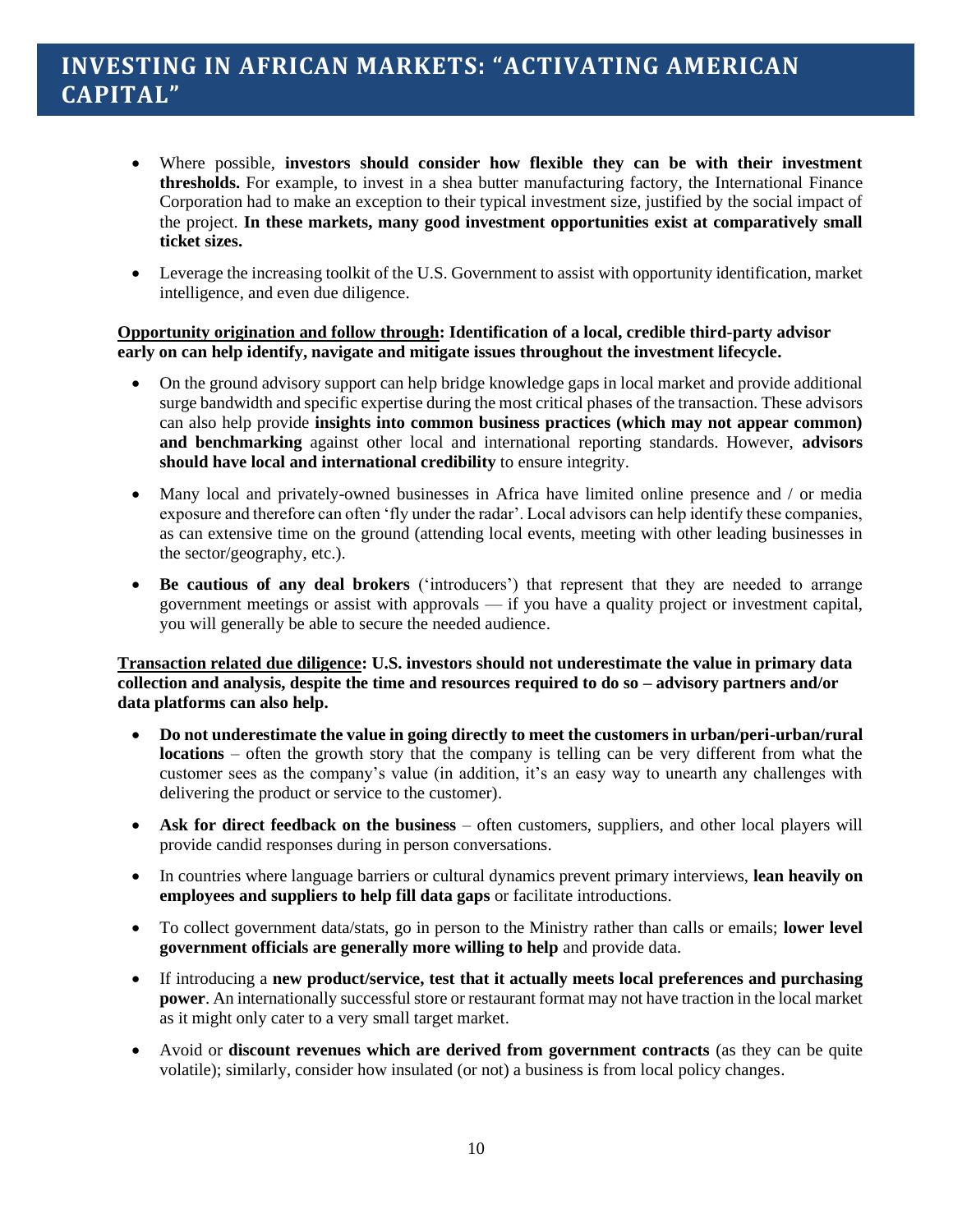- When choosing an acquisition target, ensure cultural alignment with target management and shareholders; **expatriate management can work with but never replace local management**; this also influences deal structure and incentives.
- **Spend enough time getting to know your target.** For instance, carefully and critically review financial statements. Companies have often several financial statements, tailored to different audiences, such as banks, tax authorities, etc. It is important to challenge growth and profitability projections given by sponsors when they seem too optimistic and to review historical ratios and use common sense to challenge optimistic forecasts. Also, make sure you talk to employees in key roles**. During site visits, speak to other employees who aren't necessarily prepared to escort you and to other stakeholders** you meet throughout daily activities: customers, suppliers, etc.
- **Conduct thorough background checks on project sponsors in country.** Some tools are available for this. Several countries have developed a credit reporting system, which allows local banks to know whether a prospective client has defaulted on credit payments with other banks. While access to such tools may not be available to other parties, investors should try to screen and collect information on potential targets.

**Value creation opportunities: When identifying opportunities for value creation, U.S. investors should rely on local partners to identify integration constraints, identify opportunities to reduce cash flow uncertainty, and leverage donor-funded resources to improve product / distribution** 

- Many management teams in this region may be less familiar with the private equity investment process and cycles. Therefore, **management team education is critical throughout the due diligence phase, as well as the holding period,** to ensure that they are fully aware of the value creation potential of having an investor partner. Moreover, education about the exit process will also be important at these stages so that management teams do not perceive investment partner exits as "failures" on their part.
- **Understand and incorporate the tactical implementation challenges into the implementation plan**; the reality on the ground should inform how dependent the business strategy is on growing consumer demand, logistics, and local policies (e.g., import duties, government contracts).
- Where possible, **leverage USAID or other donor related resources and NGO-funded projects** to improve product suite and build distribution networks to informal markets.
- Be clear what you can bring to a target company (e.g. global procurement, technology access), **but let the target company management drive the integration process** as only they better understand the local constraints.
- **Consider regional expansion**. Investors should consider multiple countries within a region to overcome shallow markets of single economies in order to reach scale that is profitable and diversified.
- **Look for opportunities to reduce the uncertainty of future cash flows** including supplier contracts, increased vertical integration, input diversification, and letters of intent / purchase agreements for off takers.
- If target company is overleveraged, in reassessing loan agreements or acquiring new debt, **investors should invest in educating local banks about the risk/return related to a business or a particular industry**. Many SMEs go to banks as their primary source of capital and therefore often have some form of debt upon acquisition. **Renegotiating the terms of those loans could be imperative and unfortunately, local banks may not always have the most sophisticated credit assessment tools to do this effectively.** An investor noted that one of the key challenges they faced whiles raising debt to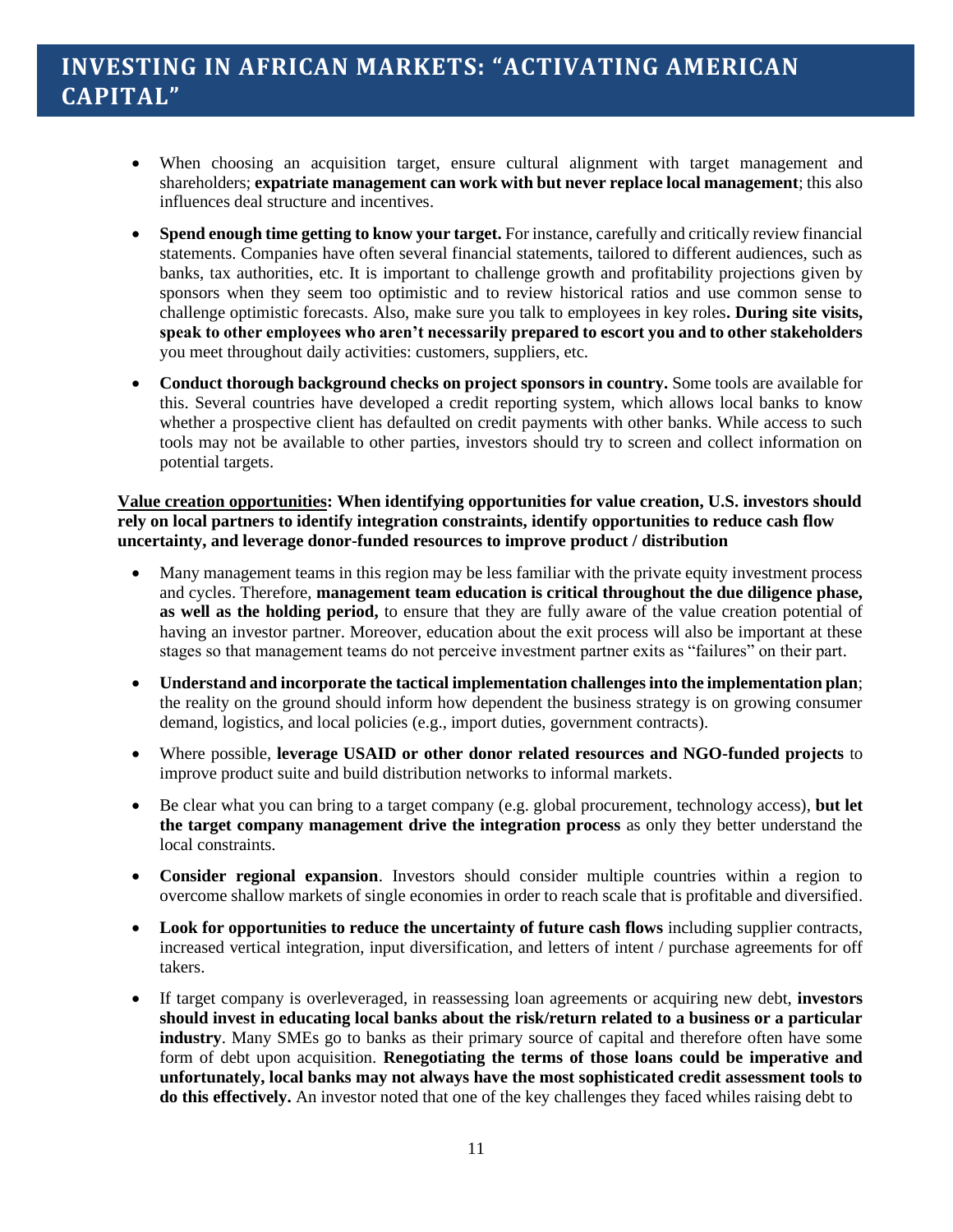invest in a horticulture transaction was finding out that the bank used a generalized risk assessment tool that they apply for all forms of agriculture in that particular country irrespective of context.

• Developing and adhering to **corporate governance standards can be an outsized challenge in a** region less familiar with private equity investment; build in additional time to help codify monitoring and governance frameworks.

**Exit opportunities: Consider the exit strategy at the onset of the investment. There is a long and challenging history of exit cycles in Africa (e.g., assets held beyond their typical five-year hold period) due to market liquidity challenges, macroeconomic challenges, and a lack of understanding of who the best-suited exit partners are.**

- Best practice is to **start to enter an investment with an exit in mind**, ensuring that deal structure, value creation, and succession planning are oriented towards a string exit narrative for the likely buyers.
- Many investments in founder-led and family-owned businesses are minority investments. **The ability for an investor to deliver either a majority shareholding at exit** (e.g., through drag along/ tag along rights) will **significantly increase the potential buyer universe**, particular with strategic investors.
- **Consistent and strong limited partner (LP) education will help manage expectations and perceived risks**. Investors should educate LPs on the investment environment, potential investment pipeline, and exit multiples on the content. Early education on this process may help support exit and new capital raising efforts.

#### ➢ **Expect and prepare for significantly extended transaction timelines due to complexities in structuring, legal and regulatory requirements.**

Based on PAC-DBIA member experience, **the average transaction timeline for investments in Africa is 9-12 months (from the period of due diligence to close), when using a credible third-party advisor**. However, these timelines are extended for complex transactions which may require land purchases or extensive regulatory approvals (e.g., approval from the competition authority, registration with the central bank to allow remittance of interest payments, dividends).

As a result, there are several steps which investors should take to ensure a timely and successful deal closure.

- Invest upfront in quality advisory and diligence assistance to ensure risk factors and opportunities are identified and mitigated before investment decisions take on too much momentum to stop
- Meet with local lawyers (but who have international linkages and vetted reputation) to understand best practices around structuring against downside risk (e.g., utilizing put/call options if local government regulations don't allow for international arbitration). **There are creative structuring options which can offset the potential volatility in regulatory and legal policy**, which often can counter the high perceived risks.
- **Understand early on what limitations exist with respect to currency convertibility** and availability, and what factors drive currency volatility.
- Include **foreign exchange provision in deal structure** to avoid a significant change in deal economics between time of term sheet agreement and disbursement.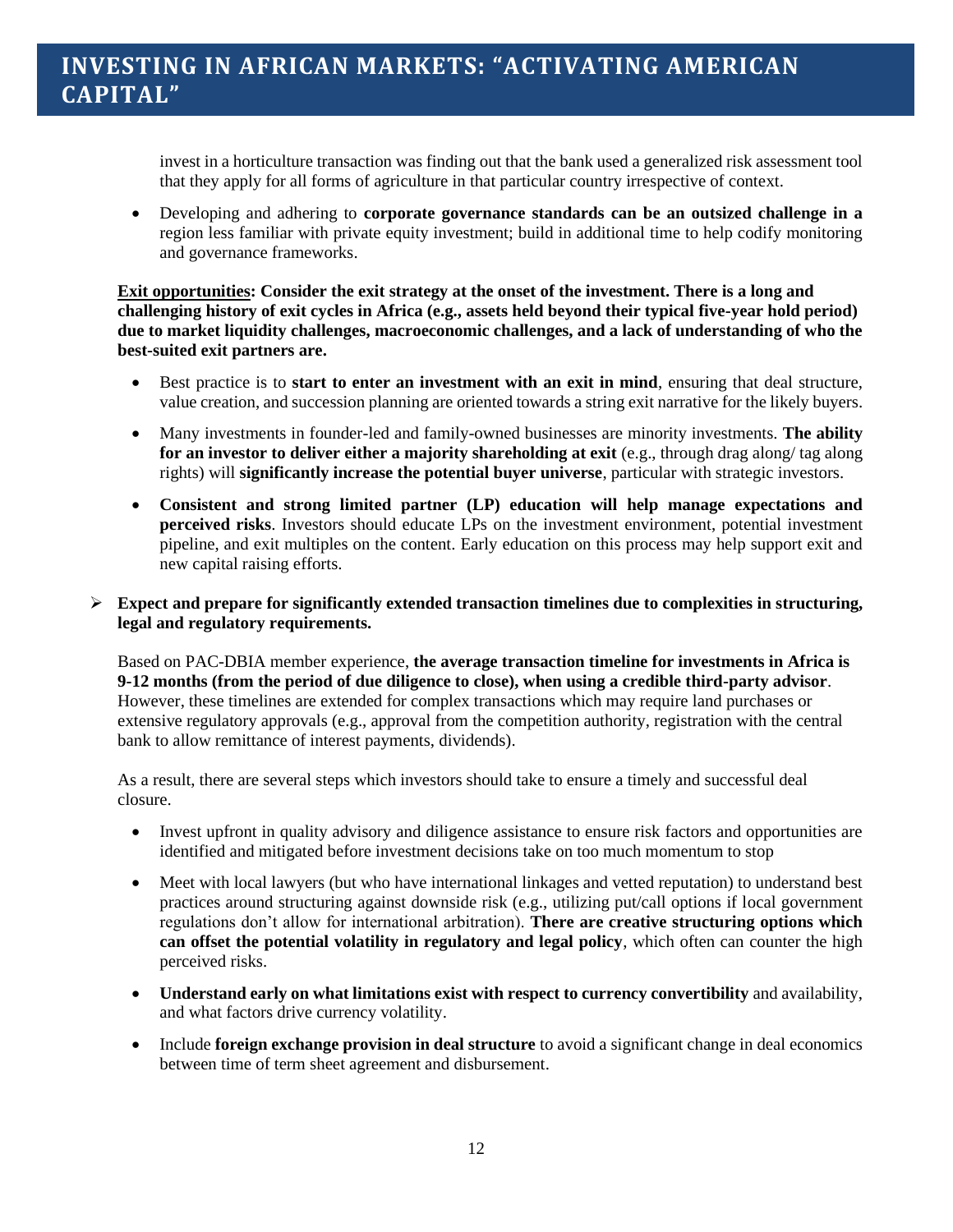- **Identify potential environmental liabilities as early in the transaction lifecycle as possible**; they can often be deal breaker issues in certain transactions and can take the longest to resolve.
- Understand all shareholders and beware of structures or separate classes of shares that give outsized control to certain shareholders; this is of particular relevance in family businesses that are in  $2<sup>nd</sup>$  or  $3<sup>rd</sup>$ generation, as different factions may not be aligned; **be aware of politically exposed persons.**
- For major acquisitions, be mindful that the stock market and currency may react to rumors and currency flows. If confidentiality is of concern, **be mindful of major airports and consider meeting in secondary cities or outside of the target country if travelling with a top management delegation**. To effect large transactions, you might need to engage directly with the country's Reserve Bank to smooth the currency impact.
- **Consider taking insurance cover for transaction related representations & warranties**. This is particularly relevant if the vendors are private equity firms (limited ability to give warranties) or stateowned entities (suing the host Government for damages may not be advisable in practice).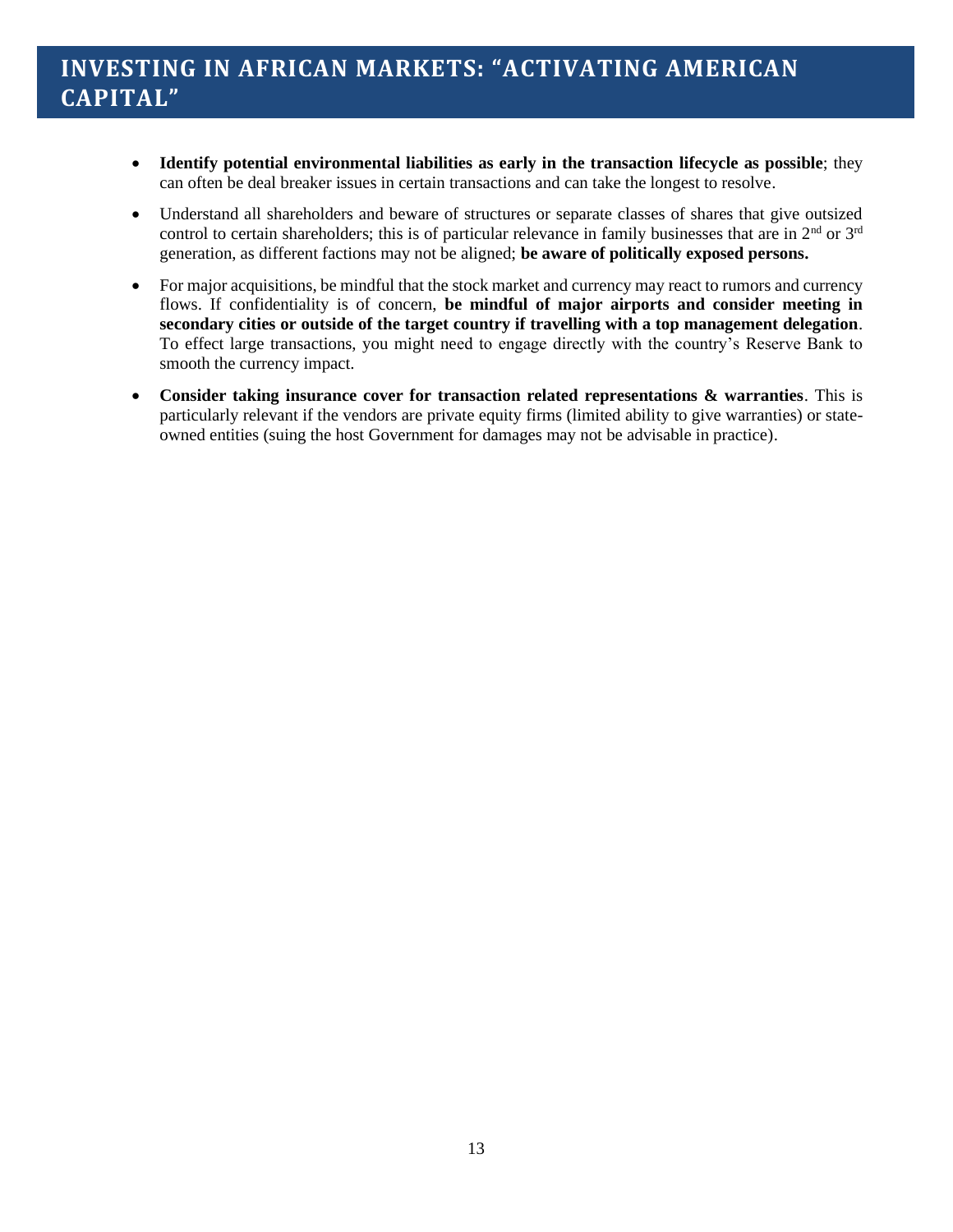The anecdotes presented here are real stories of PAC-DBIA member companies employing strategies for understanding and entering new markets, building relationships, forging partnerships, overcoming unanticipated challenges, and leveraging support resources to establish and sustain successful business activities across a variety of African countries.

## **ABD Group in Côte d'Ivoire:** Historic development of industrial and logistics center

**Issues:** We were the developer behind a 50 hectare (ha) industrial and logistics park in Abidjan (the capital city of Côte d'Ivoire) that is the first privately owned and operated facility zoned for industry in Côte d'Ivoire. ABD brought in a word leading owner and operator of industrial and logistics parks, Agility, as investor and operator. In order to make the investment viable and to attract Agility to invest in Côte d'Ivoire, we needed to overcome a number of obstacles:

- Agility wanted to own property freehold. Obtaining clean title to land in African countries is not an easy process, especially when it required identifying and acquiring 50-ha of prime real estate on the main highway leading out of Abidjan to the surrounding landlocked countries. We had to acquire land from landowners who have customary rights (i.e. no clear title documentation), consolidate land among hundreds of owners, ensure there were no land right issues, and obtain a clear and clean title before investment could occur.
- We needed to obtain an exoneration on a land tax that would have added \$2 million per year to the operating cost of the business and made it unviable from a return perspective.
- We also needed to obtain authorization for industrial zoning for the first ever privately owned and operated industrial zone. The property we targeted was located across the highway from an industrial zone being developed by the government, further increasing the opposition from some members of government who felt it would bring competition to the government project.

### **Solution:**

*Land Acquisition* 

- Our first step was to recruit members of the local community who knew how to identify locally available land. We wanted prime real estate on the main highway, and through our local relationships, we gained the ability to interact with the village chief and community, explain the benefits of selling to an international investor (not only money, but jobs for the community), and help bring all families together around a common agreement to sell.
- We negotiated tri-party agreement between the national government and the group of villagers selling the land that gave us government assurance that we were the only group that was authorized to buy the land. This was protection against others who may make claims that they bought the land in past. This entailed numerous lengthy administrative procedures, like an open public period for any claims on the land or project and the time required to address any issues that arose in through that process.
- Through our local presence and successful past completed projects in Côte d'Ivoire we had cultivated great relationships with the Vice President, Prime Minister, their respective chiefs of staff, and the Ivoirian Ambassador in the United States, all of whom wanted to see this investment happen and helped us overcome obstacles and delays as they arose. The President was also kept regularly apprised so that we might have sought additional support from the highest level of government if required.

### *Tax Exoneration*

We first took the time to understand the government's motivations for assessing this tax, and learned that it was to try and avoid land speculators who buy land and don't make use of it. It was also intended for landowners who were acquiring land under a 99-year lease under which the government would invest in primary infrastructure.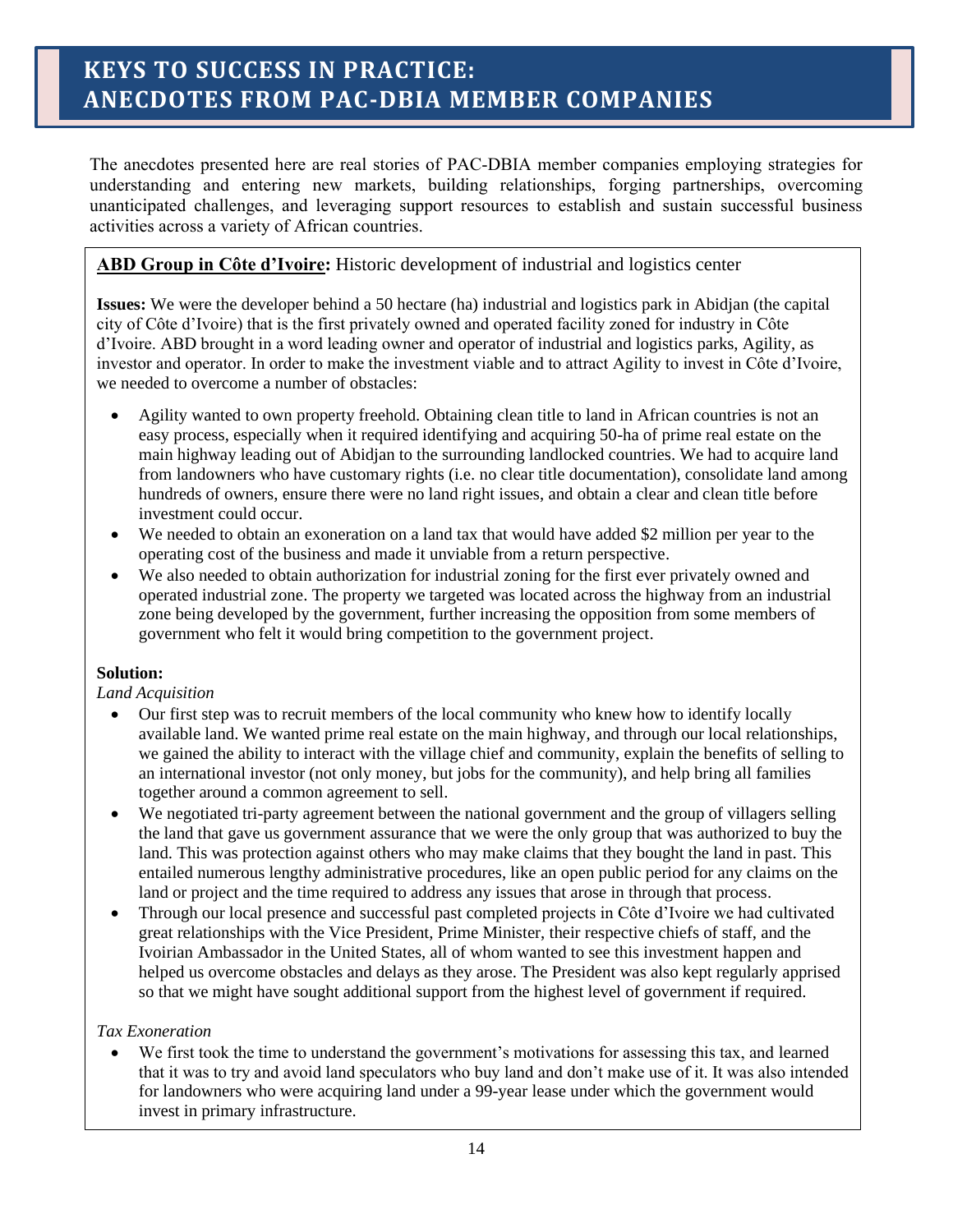We were able to sit with the Prime Minister at the time and explain that we had not encountered this tax in other countries, that it would hurt the economics of investment, and that had full intentions to develop the land and create jobs, not sit on it. He understood and wanted to see the investment realized, so he organized a roundtable with 18 senior government officials across the sectors concerned so we could explain the situation and we were granted the first ever exoneration on this tax so that we could proceed with the investment.

#### *Outcome*

• Our extensive efforts to understand the full range of potential and actual obstacles to this project and to ensure all relevant stakeholders understood the speed with which we could deliver this project, the benefits the new infrastructure would yield in attracting companies and generating employment in the industrial zone and in turn generating tax revenue and contributing to social stability, led to us obtaining government support, land title, and tax waiver we needed to move forward develop the first privately owned and operated industrial zone in the Côte d'Ivoire's history.

**Rendeavour in Ghana:** Building affordable housing, a new mortgage industry, and partnerships with local and U.S. Government financing institutions

Rendeavour is the largest new city builder in Africa, with 30,000 acres of developments in Kenya, Ghana, Nigeria, Zambia and Democratic Republic of the Congo.

In Ghana, Rendeavour is the developer of Appolonia City, in partnership with the Appolonia stool community. Ghana has a critical shortage of affordable housing. In addition, the nascent mortgage industry suffers from a lack of quality properties with secure land title to finance. Rendeavour joined with GHL Bank, the leading mortgage lender in Ghana, to deliver a pilot project of 100 one- and two-bedroom affordable homes at Appolonia City. Rendeavour de-risked the project by building the homes on its infrastructure-ready land, also ensuring clean land title. GHL Bank, a recipient of USD 60 million of financing from the U.S. Overseas Private Investment Corporation, the predecessor to the U.S. International Development Finance Corporation, sold the Appolonia City affordable homes to new mortgage buyers. The Appolonia City affordable housing pilot project is a success and plans are underway to expand it to 2,000 units.

**Shea Yeleen in Ghana:** Understanding local and regional economic dynamics, growing supply chains, and improving workforce skills to produce products for the U.S. market

Shea Yeleen sells its product in major national retail chains in the United States by combining knowledge of Ghana's comparative advantage in shea butter production with a targeted workforce development program for the Ghanaian community surrounding its processing facilities. In Northern Ghana, where approximately 50% of the population lives below the Ghanaian poverty line, Shea Yeleen organizes cooperatives and facilitates advisory services to shea producers. These cooperatives are then incorporated into Shea Yeleen's supply chain, enabling the company's exports to the United States. This mutually beneficial system provides jobs, skills training, and value-added exports from Ghana - all key Ghanaian government priorities - while furthering the growth of an American small business.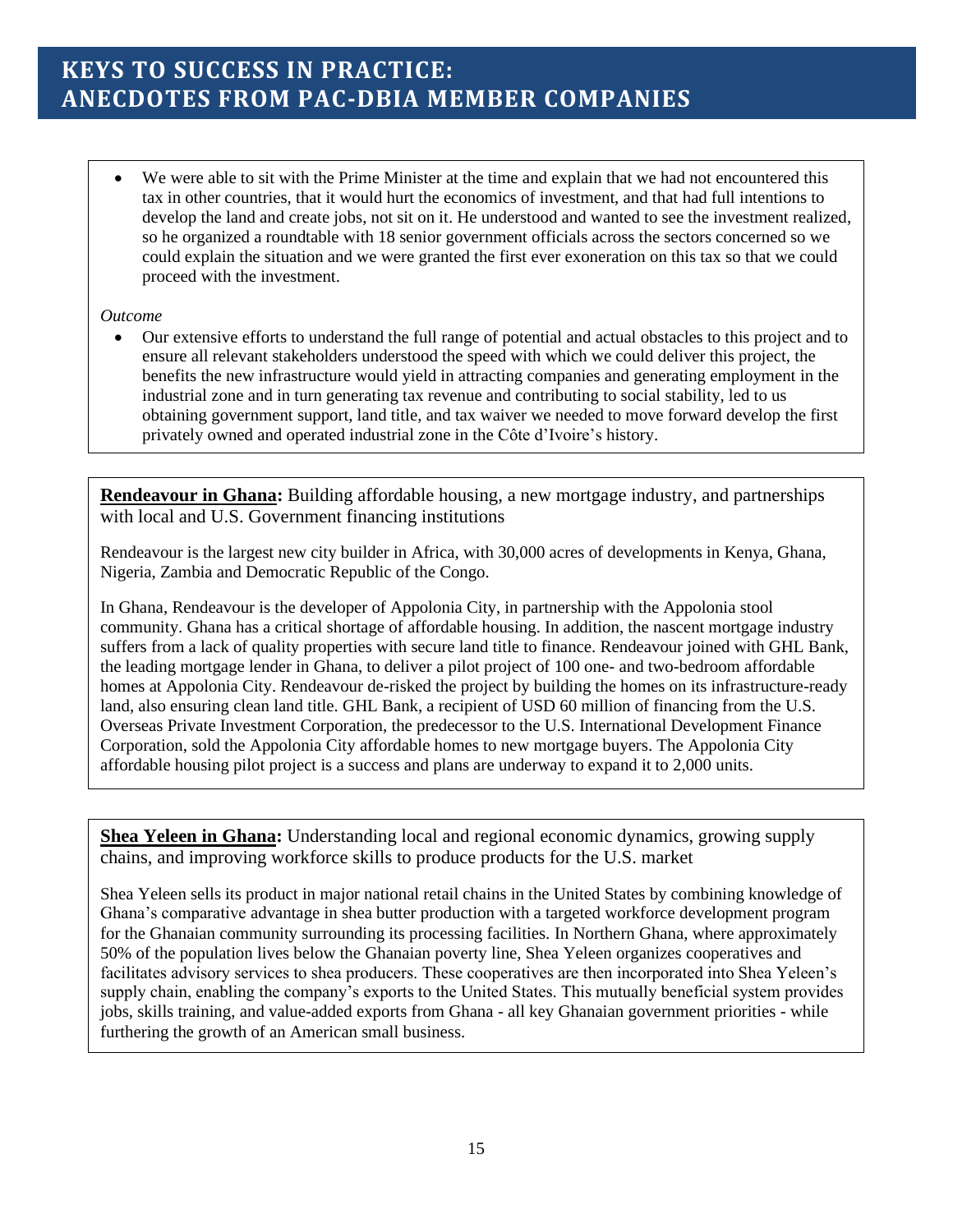**IBM in Kenya:** Applying innovative technology, partnering with local business, and aligning with government policies to expand access to micro-finance

Kenya has a \$20 billion informal economy, which includes food stall sellers. Working with a local Kenyan company, Twiga Foods, IBM built a digital, blockchain platform that uses purchase records from a mobile device and then applies artificial intelligence (AI) to help lenders better predict credit worthiness. The result is more microloans to small businesses, which can turn those businesses into larger business, and become the customers and/or business partners of U.S. companies looking to sell and grow in Africa. And, thanks to local partners and addressing local needs, this platform has grown to include 20 countries so that 2,500 vendors a day in Nairobi and its vicinity have the fruits and vegetables they need daily. The Kenyan government had a role to play too, as it has supported developing and applying technological innovation. The government formed a Blockchain and AI task force to ensure a conducive policy environment. Lastly, Kenyan universities and academies, with U.S. business support, including free online courses from IBM, are building a workforce with blockchain skills.

## **Dow in Ghana, Nigeria, Kenya, and Ethiopia:** Training to ensure product safety in customer communities

As part of Dow's 2025 Sustainability Goals, Dow supports "Safe Chemistry for a Sustainable Planet" by hosting Product Stewardship academies in Ghana, Nigeria, Kenya, and Ethiopia. The goal of the program is to build capacity and elevate product safety practices in our customer communities by providing ongoing training and support to distributors, customers and logistics providers. The training supports better skills in our customer communities and ensures safer handling of product to benefit all our communities. From 2017- 2018, Dow hosted over 40 trainings, upgrading skills and safety for hundreds of local manufacturers in host countries.

## **Vermeer in Namibia:** Patience, persistence, flexibility to understand and serve customer needs

In Namibia, the Vermeer dealer found that being flexible in how they offer our unique and niche products eventually led to the sale of a terrain leveler in a surface mining application. Knowing that this equipment, and the technology that it uses, was a new concept in in the country, the Vermeer dealer found that not only supplying the machine, but supplying the operator and on-site mechanical support, created a pathway to get the machine into the mining site. Only after months of proven performance, including adjustments made in partnership with the customer, was the technology considered a success and the purchase of the machine concluded. Numerous visits to the customer were necessary, even before an invitation to demonstrate the machine was granted. In the end, the customer is in a better position in terms of safety and productivity, a win for everyone involved. Vermeer sees opportunities throughout Africa where we can help make a positive impact on local communities, but we also see that just being a supplier of equipment is often not enough to help our customers and succeed ourselves.

## **CrossBoundary in Mali:** Advisory Support to Unlock Investments in Challenging Markets

In the francophone West African country of Mali, CrossBoundary was able to successfully close over \$50 million of investment in nine private transactions across agribusiness, energy, and sanitation. Projects included a shea butter factory, that was jointly financed by a local company, regional bank, and the IFC, and two separate investments by a Dutch impact firm into mango processing and sanitary waste disposal. An estimated 100,000 direct and indirect jobs are being created through these investments. Overall, developing a strong initial pipeline of projects was critical as there was a high attrition rate before financial close (over 115 potential investments were screened and 23 received intensive support). But the work demonstrated that successful investments in a difficult environment are possible — even for investors without a local presence — if on the ground expertise is available for opportunity origination, diligence, and value creation.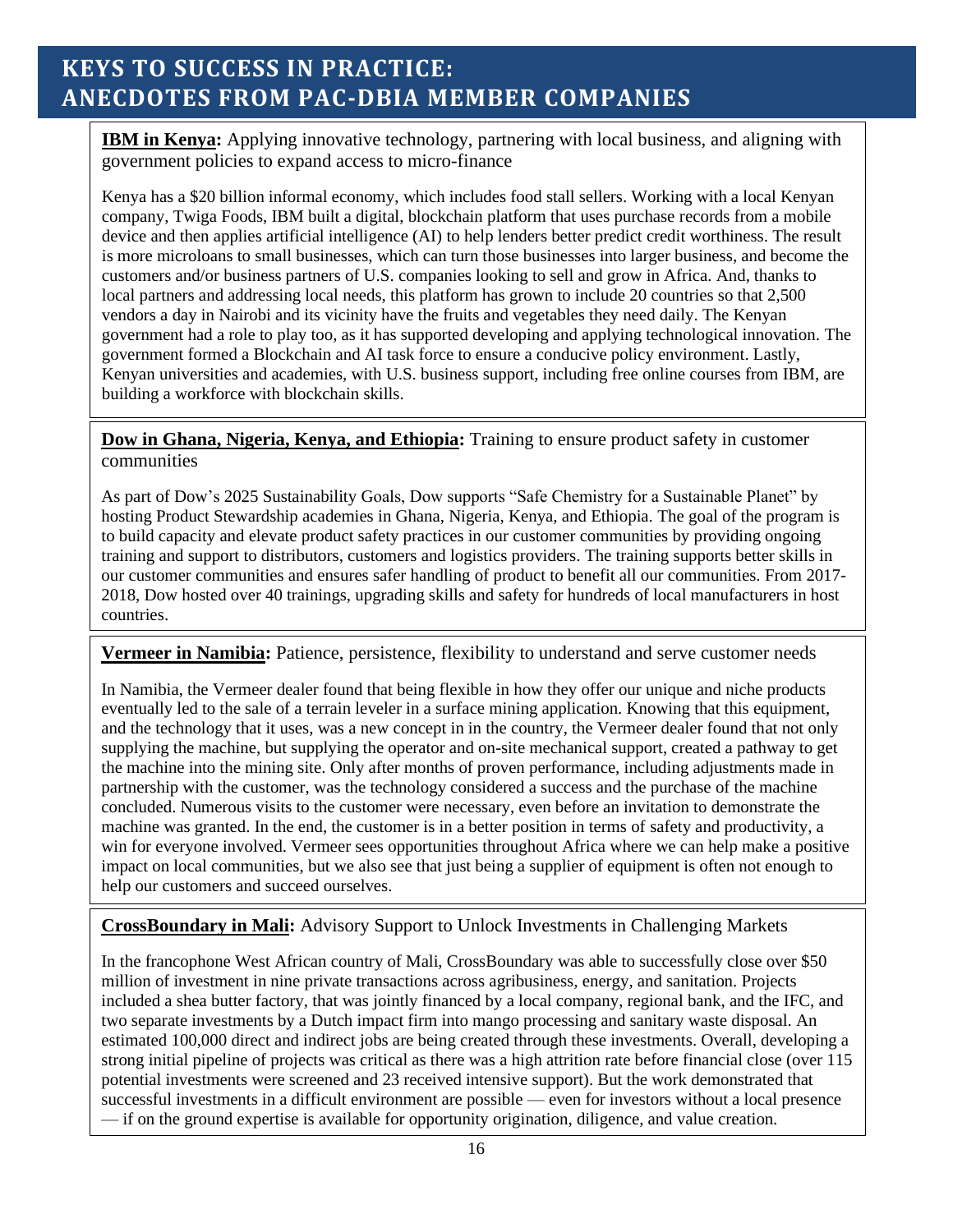**John Deere and IBM in Nigeria:** Understanding farming sector needs, U.S. company capabilities, and creatively partnering to offer a multi-dimensional technology-based solution

A small U.S. start-up, Hello Tractor, and two large U.S. companies, John Deere and IBM, teamed up to pilot an innovative technology solution with farmers in Nigeria based on the U.S. companies' collective expertise around understanding agriculture and farmers, financial institutions, and technology and innovation.

They knew that in sub-Saharan Africa, more than 60 percent of crops are managed manually, with less than 20 percent managed by tractors and other machinery. And, up to 50 percent of farmers suffer post-harvest losses annually.

Further, they knew that in Nigeria, farmers wanted to better predict ideal planting times and to increase their access to capital to improve yields. Tractor fleet owners wanted to better manage their fleet utilization, and bankers wanted to know loans would be repaid.

With this knowledge, these three U.S. companies are supporting the development of a blockchain-enabled and artificial intelligence-based decision support platform. Think of it as a shared, secure digital wallet accessible via an app. The cloud-based platform creates end-to-end trust and transparency for all the parties involved across the agribusiness value chain - farmers, tractor fleet providers and banks.

While still in early pilot phase, the intent is to provide quality, reliable, state-of-the-art equipment and technology to help farmers build a sustainable farm. By using this technology, small farmers can know when to cultivate, and the quality of their farm cultivation. Tractor fleet owners can better forecast future tractor utilizations based on history, real-time weather data and remote sensing satellite data. And, financial institutions can have access to trusted data to make better investment decisions.

With some initial success established by these U.S. companies in Nigeria, the team is now bringing this winning formula to other African markets.

Visa in Côte d'Ivoire: Partnering with government to apply digital solutions that streamline services, facilitate e-commerce, and expand access to financial services

The Government of Côte D'Ivoire and Visa entered into a comprehensive partnership in July 2018 to digitize government services and extend access to formal financial services for Ivoirian consumers and Micro, Small, & Medium Enterprises. To implement its commitments, Visa works with Ivoirian banks and financial technology firms to deliver innovative and inclusive digital financial services that support national development objectives by unlocking retail sector growth, encouraging travel and tourism, and improving revenue collection. For example, Visa is working with the Ivoirian Post to establish one-stop shops for government services, including remote access to administrative documents like birth certificates, and to facilitate e-commerce for "Made in Côte D'Ivoire" goods. These projects are particularly transformative for rural Ivoirians, who will no longer need to travel long distances to Abidjan or their birth cities, and instead can visit their local Post Office to access government services. The one-stop shops will also allow small local craftsmen and women to sell and procure goods online. Since initiating the partnership, Visa and the National Agency for Financial Education have provided financial literacy training to 9,000 Ivoirian farmers, small traders, women and girls across the country, building their capacity to manage finances and enhance their role in family financial decisions that will have a positive multi-generational impact.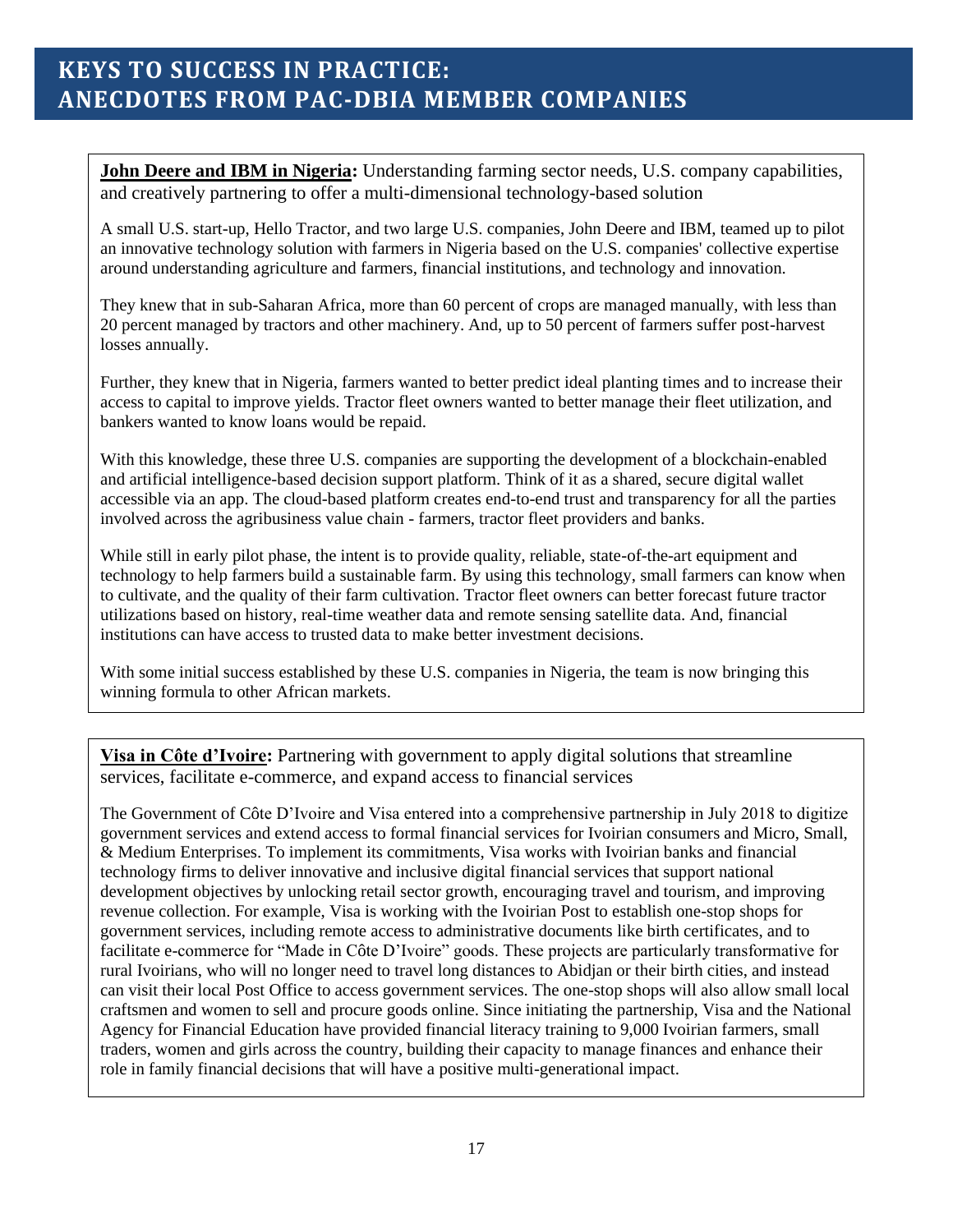**Vermeer:** Leveraging U.S. Government support in times of trouble

It is important to know where to go for help when you need it…it's not a matter of if you'll need it, it is definitely when. Throughout Africa, the political, economic and legal/regulatory framework can change quickly. Vermeer encountered a situation recently where a high-value parts shipment was stuck in a port because the country announced a change in import documentation, with the new requirements being illegal by U.S. law. We also had a substantial number of high-value machines quoted for that country which were now in jeopardy, with European and Chinese competition ready to take advantage. We contacted the U.S. Export Center (Dept. of Commerce) in our state, which initiated an interagency effort involving Washington and Africa-based personnel (including the U.S. Ambassador) to first get our parts cleared to serve our local customer. Commerce then coordinated with other U.S. agencies, and the host country's government, to develop a new set of mutually acceptable import documents so that we and other U.S. exporters could resume shipments. That's the type of help and partner you will need. We have won considerable business in that country since.

**Mastercard in Kenya:** Digital technology to expand small business access to credit and grow customer bases for partners

In Kenya, via a multilateral partnership model involving Unilever and local banks, Mastercard enables micro and small-sized retailers to access short-term, interest-free credit for the purchase of inventory stock from Unilever. Using the same digital payments platform, we enable a systematic analysis of the retailers' purchase histories, providing the banks with both a fully digitized "Know Your Customer" process as well as an alternative, low-cost approach for assessing credit eligibility. Everyone wins – Unilever benefits from becoming a preferred supplier; the micro retailers are able to digitize payment flows and grow their business; while the banks acquire new customers and minimize risk.

## **UPS in Uganda:** Last-mile Cold Chain Vaccine Delivery

UPS and The UPS Foundation – in collaboration with Gavi, The Vaccine Alliance, and the Uganda Ministry of Health – launched an 18-month pilot project in July 2018 to address supply chain challenges in areas of Uganda with some of the lowest immunization coverage and the highest number of unimmunized children in the country.

To meet these challenges, UPS launched a fleet of refrigerated delivery trucks, motorcycles, and boats that provide scheduled delivery service to health centers and use a custom app to provide delivery confirmation information, previously unavailable in Uganda. Throughout the delivery process, wireless temperature sensors ensure safe storage and delivery of the sensitive contents. The pilot program sought to ensure equitable allocation of vaccines to facilities, maintain vaccine quality during distribution, create a sustainable & timely vaccines distribution process, and implement an end-to-end visibility system. The delivery network that UPS established ultimately increased vaccine coverage to communities served by 171 health facilities across Uganda.

This example demonstrates several keys to success that American firms might consider for entry into a new market. UPS was able to differentiate its capabilities, develop innovative solutions with partners, and support a government goal of expanding healthcare access to citizens. Critical to this collaboration was a proven track record of other successful innovations, such as UPS's engagement in blood supply deliveries by drone in neighboring Rwanda to remote villages. Thanks to this pilot project, UPS has increased credibility with the Ugandan government and proven itself to be a committed American partner in helping to meet critical healthcare needs.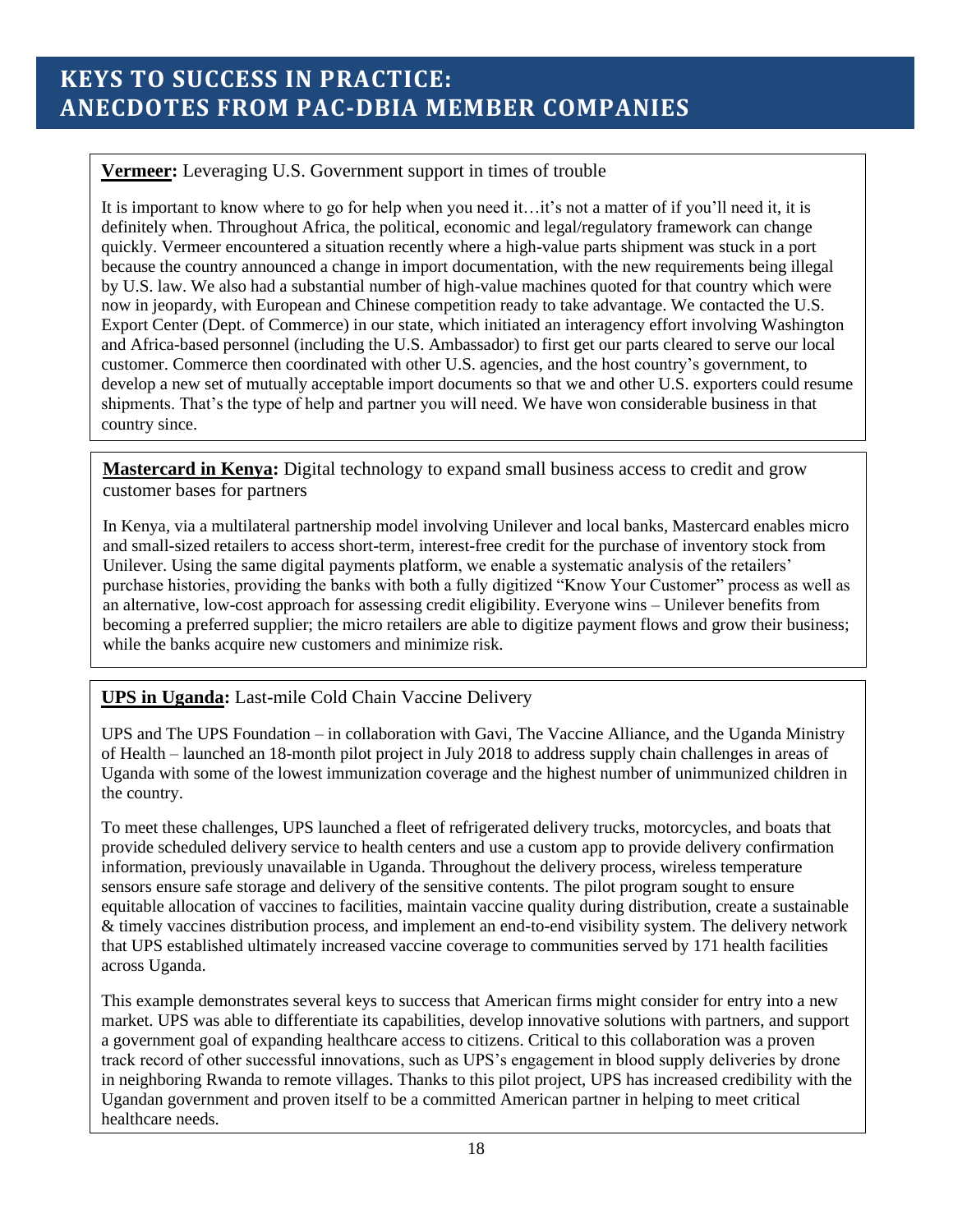**Visa in Africa:** Forging multi-stakeholder partnerships to build robust, secure and innovative ecosystems

Across the continent, Visa connects local financial technology firms and new players with traditional partners to accelerate digital payments and expand financial inclusion in Africa. The Visa FinTech fast-track program is designed to provide rapid onboarding and reduced fees to help early stage start-ups gain access to the capabilities that lie within Visa's global network. For example, MFS Africa – a leading pan-African fintech platform – uses a single Visa API to connect its more than 180 million mobile wallets to the Visa network, enabling secure remittances and e-commerce across borders in 30 African countries. Visa's network powers new opportunities for local entrepreneurs and startups to grow revenue, diversify offerings, expand into new markets, and deliver innovative, secure payment solutions.

### **Varian Medical Systems in Kenya:** Careful partner selection and investing in being present

For many years, our company's equipment sales and service in Kenya were conducted through a South African distributor. We had engaged this distributor decades ago on an exclusive basis across many countries. At the beginning of our entry into African markets, this seemed like an excellent idea – to have one partner with expertise across the continent. However, this made it very difficult to disentangle the relationship in Kenya without jeopardizing our commercial activities in South Africa, as occurred when we identified a new distributor that we believed was a better fit for our goals in the Kenyan market.

Though it can be tempting to engage one distributor for a variety of markets when first becoming commercial active in the region, this can make termination difficult if/when another partner with more relevant expertise is identified. This experience furthermore taught us the power of being as local as possible, even when working through a distributor. By sending a sales or market development employee from our company to Kenya every month for several years, we were able to keep our brand name strong, and customers responded very well to working directly with the manufacturer. We furthermore built valuable internal experience, which we leveraged this year when we opened our local office in Nairobi.

### **American Tower:** Investing in youth and community development through technology

Africa's youth population currently stands at around 250 million, making it the continent with the youngest population in the world. By 2055, the number is projected to increase to 320 million. It is essential to equip this young population with the skills needed to participate competitively in the digital economy and put them on the same level of knowledge and expertise as their peers in developed countries.

To help harness Africa's demographic dividend, ATC is using its communications infrastructure in an innovative way by creating *Digital Villages* near its tower sites. Digital Villages are computer-equipped learning centers that use the uninterrupted power supply and broadband link from ATC's tower sites to provide young people and graduates with free education and training in ICT. Through accredited classroom and cloud-based learning, Digital Villages upskill and provide better employment and entrepreneurship opportunities for youth in the communities where the Digital Villages are located. The primary objective of the initiative is to create a pipeline of ICT skilled workers and entrepreneurs in these communities to help reduce unemployment and poverty. The initiative also supports the ongoing efforts of African governments to provide development and empowerment schemes for indigent youth.